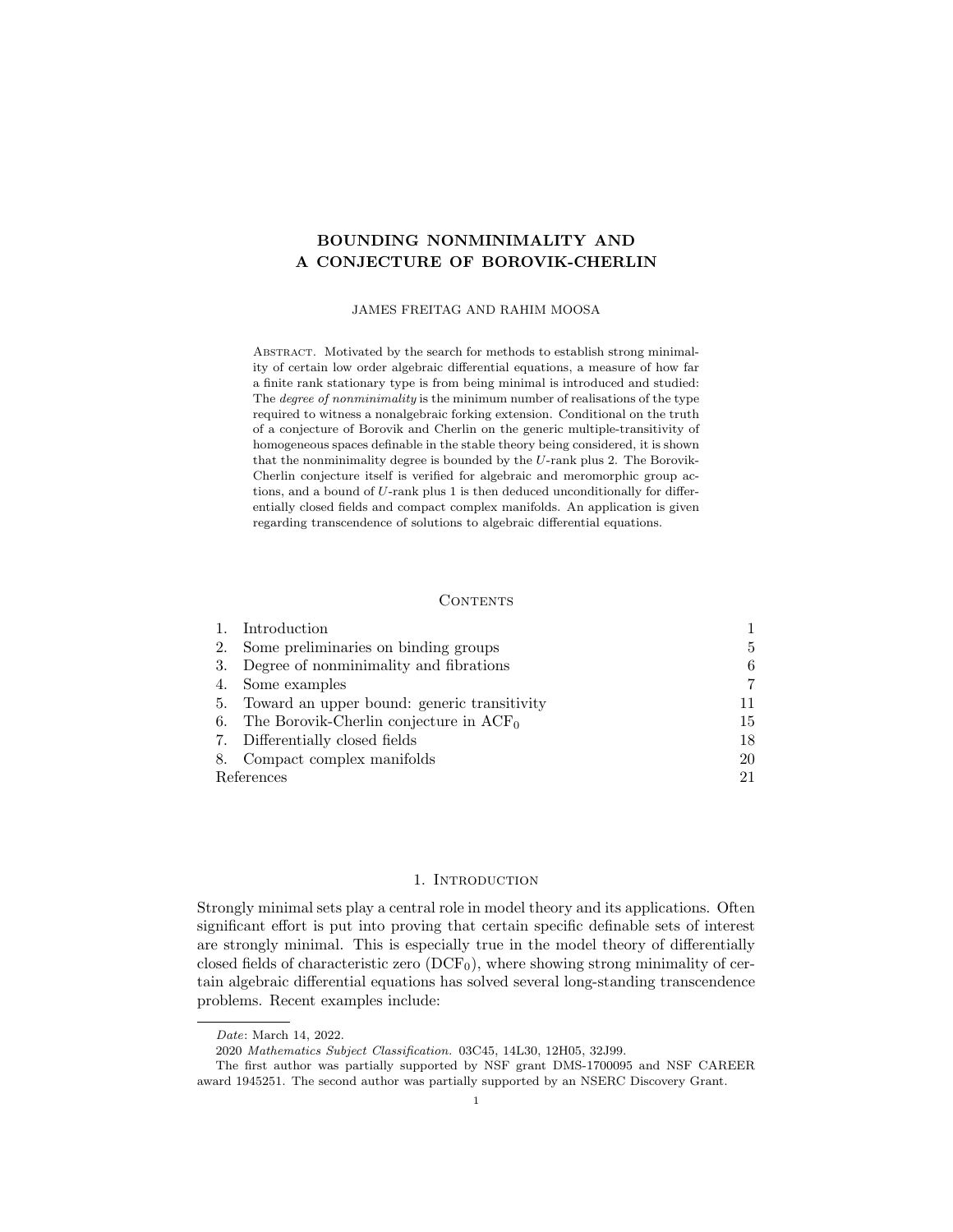#### 2 JAMES FREITAG AND RAHIM MOOSA

- The generic Painlevé equations. As pointed out by Nagloo and Pillay  $[27]$ , strong minimality comes out of the work of the Japanese school (Okamoto, Nishioka, Noumi, Umemura, Watanabe) in the 1980s and '90s.
- Generic order 2 equations over the constants. Strong minimality has been recently established by Jaoui [14].
- The Schwarzian equation of the j-function. The first author, first with Scanlon in [10], used Pila's Ax-Lindemann-Weierstrass theorem to prove strong minimality, and then with Casale and Nagloo in [7], gave a new proof that generalises to the uniformisers of certain Fuchsian groups.

The proofs of strong minimality in the above cases vary significantly and are quite specific, not just to the theory of differentially closed fields, but to the particular equation being studied. They are also difficult.

This paper is motivated by the search for general techniques that might aid in establishing strong minimality. While we remain primarily interested in algebraic differential equations, our basic approach is abstract and stability-theoretic. Recall that a complete type is minimal if it has no nonalgebraic forking extensions. It is well known that, in a stable theory, if  $p$  is not minimal then a nonalgebraic forking extension can be found over a finite set of realisations of  $p$  itself. We thus propose the following naive measure of nonminimality:

**Definition** (Degree of nonminimality). Suppose  $p \in S(A)$  is a nonalgebraic and nonminimal stationary type. By the *degree of nonminimality* of  $p$ , denoted by nmdeg $(p)$ , we mean the least k such that p has a nonalgebraic forking extension over  $A \cup \{a_1, \ldots, a_k\}$ , for some  $a_1, \ldots, a_k$  realising p.

We wish to bound the degree of nonminimality in terms of  $U$ -rank. If the bound is good, and the  $U$ -rank is small<sup>1</sup>, then this can significantly limit the parameter spaces one needs to consider when proving minimality.

In some cases we succeed unconditionally:

**Theorem A.** In  $DCF_0$ , and in the theory CCM of compact complex manifolds, every complete stationary type of finite rank satisfies nmdeg $(p) \leq U(p) + 1$ .

This appears in Theorems 7.2 and 8.1, below.

Here is an application of Theorem A to questions of transcendence for solutions to algebraic differential equations. Given an algebraic differential equation of order  $n$ over a differential field  $K$ , consider the following condition:

 $(C_m)$  For any m distinct solutions  $a_1, \ldots, a_m \notin K^{\text{alg}}$ , the sequence

$$
(\delta^{(i)} a_j : i = 0, \dots, n-1, j = 1, \dots, m)
$$

is algebraically independent over K.

Note that  $(C_m)$  increases in strength as m increases. This condition has been studied for many particular classes of equations. For example, a consequence of the work in  $[27]$  mentioned above is that the generic Painlevé equations satisfy  $(C_m)$  for all m. It is shown in [14] that for generic order 2 equations over constant parameters,  $(C_2) \implies (C_m)$  for all m. The same holds for the (order 3) Schwarzian equations corresponding to the Fuchsian groups studied in [7], and in that case it

<sup>&</sup>lt;sup>1</sup>For example, the order of an algebraic differential equation bounds its U-rank in DCF<sub>0</sub>, and the examples given at the beginning of the Introduction were all of order two or three.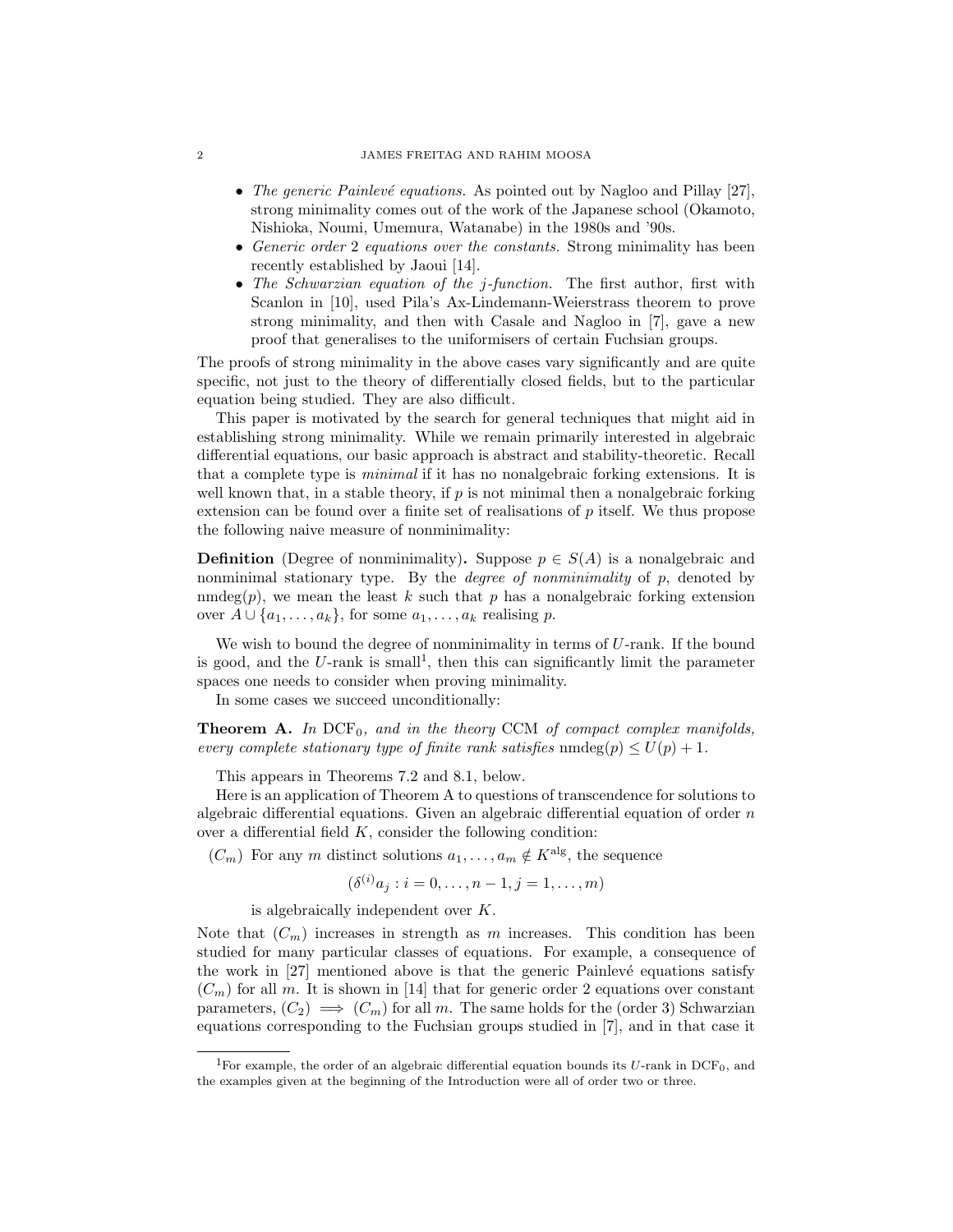is understood when  $(C_2)$  holds – for example, it follows from [10] that  $(C_2)$  fails of the equation satisfied by the  $i$ -function.

Our Theorem A implies:

**Corollary.** Suppose K is a differential field,  $n > 1$ , and

$$
(1) \t\t P(x, \delta x, \dots, \delta^n x) = 0
$$

is an order n algebraic differential equation where  $P \in K[X_0, \ldots, X_n]$  is irreducible. Then  $(C_{n+2}) \implies (C_m)$  for all m.

*Proof.* We work in  $DCF_0$ , denote by V the Kolchin closed set defined by (1), and assume that  $(C_{n+2})$  holds of V. We argue that V is a trivial strongly minimal set. This will suffice as trivial strongly minimal sets, more or less by definition, satisfy  $(C_2) \implies (C_m)$  for all m.

In particular,  $(C_1)$  holds of V. This already implies that V has no infinite Kolchin closed subsets over  $K$  of order less than n. Together with irreducibility of  $P$ , this implies that  $V$  is Kolchin irreducible<sup>2</sup> and that all the nonalgebraic points realise the Kolchin generic type  $p \in S(K)$ . We claim that p is minimal. Indeed, if not, then let  $d := \text{nmdeg}(p)$ . There are realisations  $a_1, \ldots, a_d \models p$  and a nonalgebraic forking extension  $q \in S(Ka_1, \ldots, a_d)$  of p. Letting  $a_{d+1}$  be a realisation of q, we have that  $(a_1, \ldots, a_{d+1})$  witnesses the failure of  $(C_{d+1})$ . By Theorem A,  $d \leq U(p)+1 \leq n+1$ . But this contradicts the assumption that  $(C_{n+2})$  holds.

As every nonalgebraic point in  $V$  realises the minimal type  $p$ , we conclude that  $V$ itself is a strongly minimal set. It now follows from well known facts, together with  $(C_4)$ , that the geometry of V is trivial. First of all, since  $n > 1$ , V must be (locally) modular. If it is nontrivial then by work of Hrushovski and Sokolovic, it is nonorthogonal to a modular group G defined over  $K^{\text{alg}}$  (see, for example Fact 4.1 of [19] and the discussion following). In fact, there is a generically finiteto-finite correspondence between V and G over  $\operatorname{acl}(Ka_1)$ , where  $a_1 \in V$  (we are using here that nonorthogonal modular minimal sets are not weakly orthogonal, see [28, Corollary 2.5.5]). The group structure on G gives distinct  $a_2, a_3, a_4 \in V$ such that  $a_4 \in \text{acl}(K, a_1, a_2, a_3)$ . So  $(a_1, a_2, a_3, a_4)$  witnesses that  $(C_4)$  fails. This is a contradiction because  $n + 2 \geq 4$  and we are assuming that  $(C_{n+2})$  holds.  $\Box$ 

Remark. The assumption that the order be greater than 1 is necessary. For example, it is shown in [26, Proposition 2.2], and also discussed in §4.3 below, that the Riccati equation  $\delta x = ax^2 + bx + c$  over  $(\mathbb{C}(t), \frac{d}{dt})$ , if it has no solutions in  $\mathbb{C}(t)$ <sup>alg</sup>, satisfies  $(C_3)$ . But it can be shown that  $(C_4)$  does not hold. On the other hand, even for order 1 equations, we do have that  $(C_4) \implies (C_m)$  for all m. Indeed, the proof of the Corollary implies that it suffices to rule out the case of a strongly minimal set that is nonmodular, and hence nonorthogonal to the constants. This would give rise to a definable group action on a strongly minimal set, and it is not hard to show, using the classification of such actions, that then  $(C_4)$  fails.

Our main motivation for Theorem A, however, is to aid in showing that particular low order equations are strongly minimal. Let us be a bit more explicit. Suppose one is trying to show that a given order 3 algebraic differential equation over a differential field  $K$  is strongly minimal. Essentially, what is required is to

<sup>&</sup>lt;sup>2</sup>Irreducibility follows, for example, from the structure of prime differential ideals in one variable explained on pages 39–41 of [22]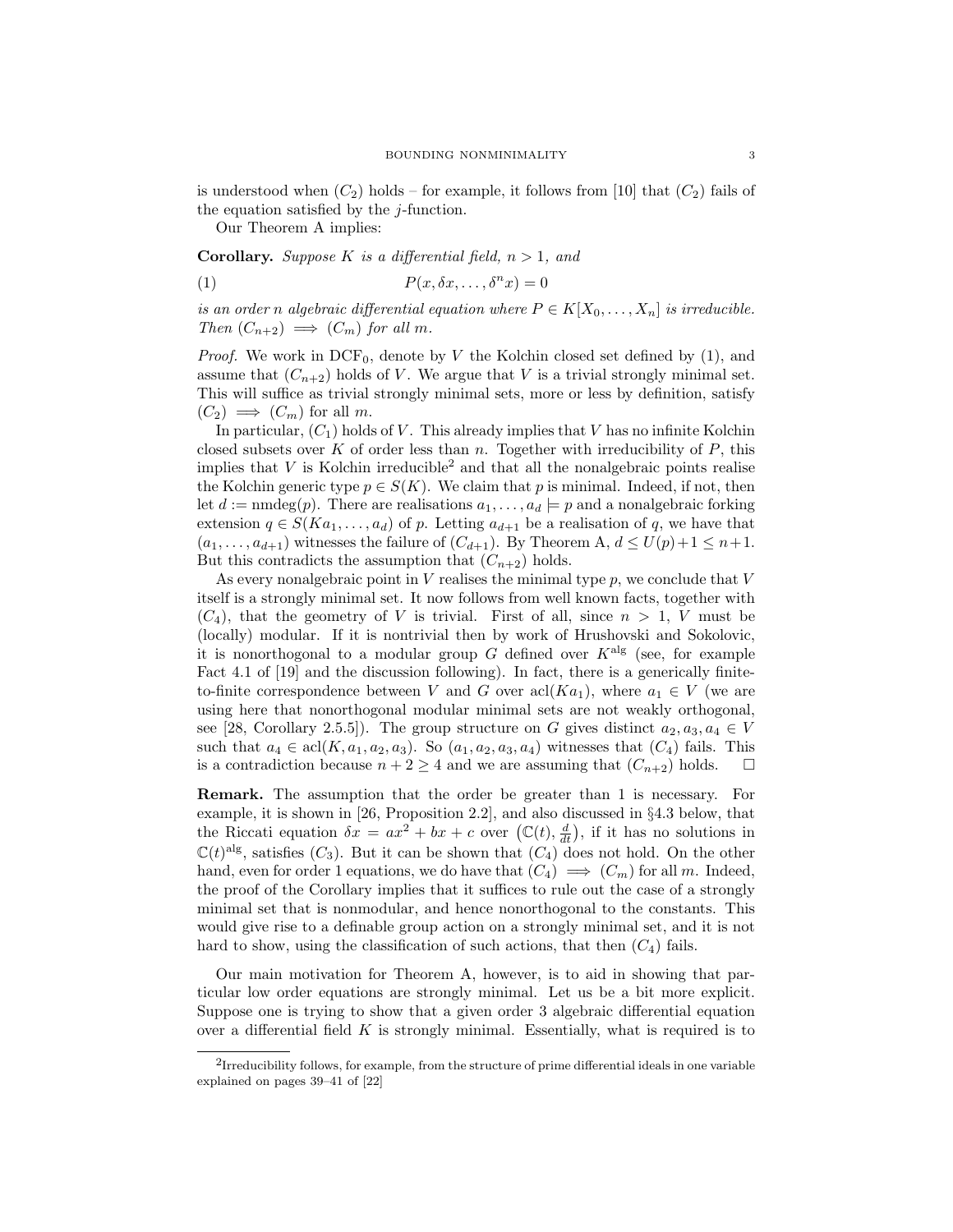show that there are no Kolchin closed subsets of order 1 or 2. Given the original equation, one would expect to rule out such subvarieties by algebraic and/or computational means. The difficulty is that the potential lower order Kolchin closed subsets may not necessarily be defined over  $K$ , but rather over some differential field  $F \supseteq K$ . What Theorem A does, effectively, is allow one to restrict attention to  $F = K\langle a_1, a_2, a_3, a_4 \rangle$ , where the  $a_i$  are independent solutions to the original equation. With  $F$  now fixed, the complexity of the problem is reduced, and it may in certain cases become vulnerable to algebraic and computational approaches.

Matthew Devilbiss and the first author [9] have recently used our bounds on degree of nonminimality to extend the results of Jaoui [14] mentioned earlier; they prove strong minimality of generic algebraic differential equations of order > 1 and sufficiently high degree, over possibly nonconstant parameters.

Our proof of Theorem A goes via a conjecture of Borovik and Cherlin [3]. This conjecture is discussed in §5, but, briefly put, it asserts that if  $(G, S)$  is a definable faithful and transitive group action (i.e., a definable homogeneous space) of finite Morley rank such that G has a generic orbit in  $S^{n+2}$ , where  $n = RM(S)$ , then  $(G, S)$  isomorphic to the action of  $PGL_{n+1}(F)$  on  $\mathbb{P}^n(F)$  for some algebraically closed field F. In the general setting we obtain the following conditional result:

**Theorem B.** Suppose  $T$  is a totally transcendental theory in which every nonmodular minimal type is nonorthogonal to a minimal type-definable set over the empty set that eliminates imaginaries. If the Borovik-Cherlin conjecture holds in T then every complete stationary type of finite rank satisfies nmdeg $(p) \leq U(p) + 2$ .

This is part of Theorem 5.7, below. In fact, there is a coarser form of the Borovik-Cherlin conjecture (stated as 5.4 below) which we show is enough to give the slightly weaker bound of  $\text{nmdeg}(p) \leq U(p) + 3$ .

As the Borovik-Cherlin conjecture is known in Morley rank 2 by [1], we are able to conclude, unconditionally, that for totally transcendental theories in which every nonmodular minimal type is nonorthogonal to a minimal type-definable set over the empty set admitting elimination of imaginaries, every U-rank 2 type has degree of nonminimality at most 4.

The connection between degree of nonminimality and the conjecture of Borovik and Cherlin arises as follows: First, as is pointed out in Section 3 below, we can reduce to types that admit no fibrations in the sense of [25]. By observations in that paper, this leads to a further reduction to types that are internal to a nonmodular minimal type. It is to the binding group action corresponding to this internality that the Borovik-Cherlin conjecture is applied.

The route from Theorem B to Theorem A is as follows. Since the proof of Theorem B only involves binding group actions of types that are internal to a nonmodular minimal type, and since all such binding group actions in  $DCF_0$  (and CCM) are definably isomorphic to group actions definable in algebraically closed fields of characteristic zero  $(ACF_0)$ , to derive the bound of U-rank plus 2 in DCF<sub>0</sub> and CCM one only requires the Borovik-Cherlin conjecture to hold in  $ACF_0$ . That is, one requires the Borovik-Cherlin conjecture to hold of algebraic homogeneous spaces in characteristic zero. A strategy for proving this using the work of Popov [30] was proposed in [3]. We implement it here, and in fact obtain at once the same result for meromorphic group actions as well. Namely: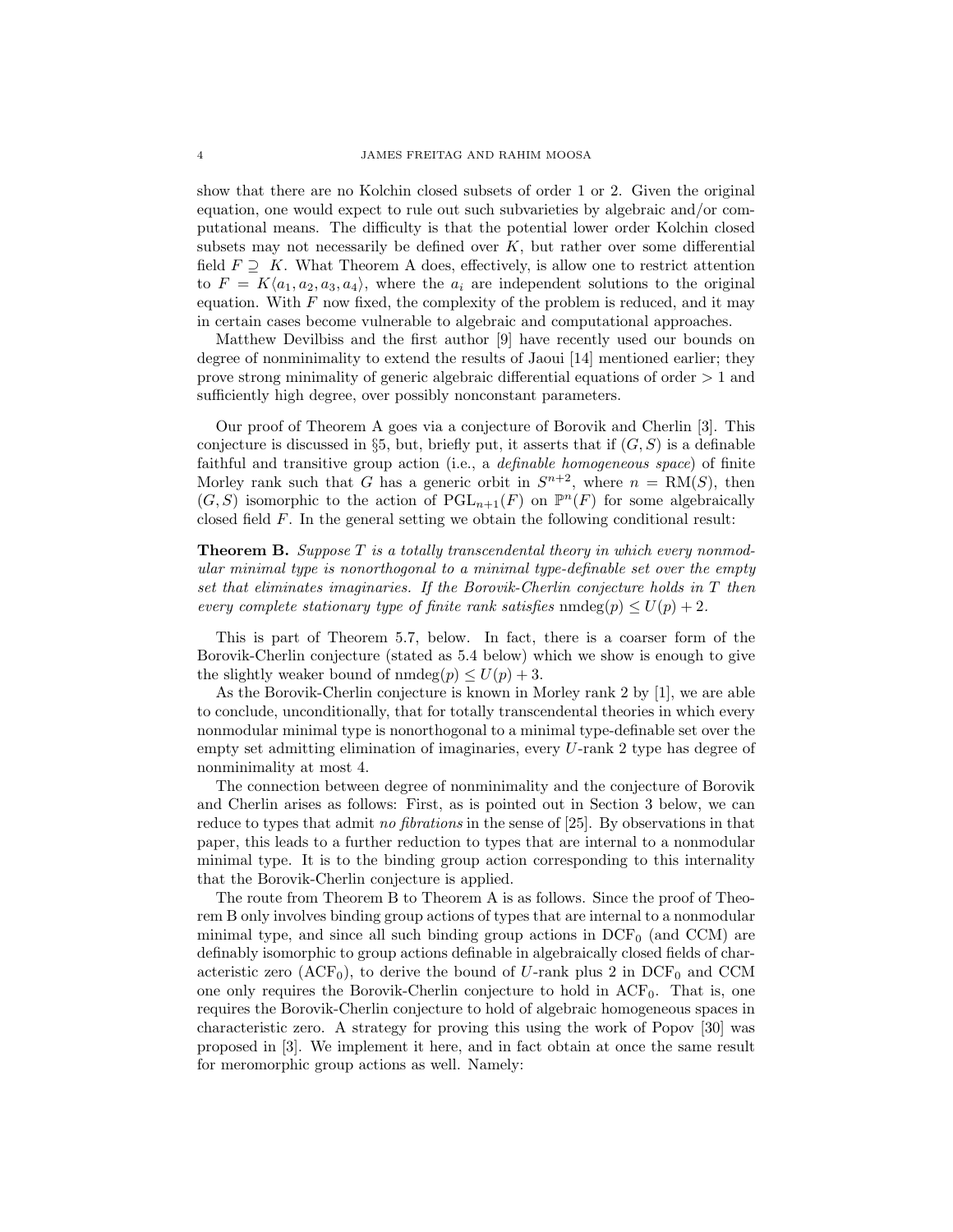Theorem C. The Borovik-Cherlin conjecture holds of homogeneous spaces definable in  $\text{ACF}_0$  and in CCM.

This appears in Theorems 6.3 and 8.2.

So, combining Theorems B and C, we deduce Theorem A but with the weaker bound of  $U(p) + 2$ . Additional arguments are then required to bring that down to  $U(p) + 1$ . As the reader may have guessed from the above outline, the only thing special about  $DCF_0$  and CCM is that they satisfy the Zilber trichotomy: every nonmodular minimal type is nonorthogonal to a stably embedded pure algebraically closed field of characteristic zero. So Theorem A will hold for any such theory. In particular, it holds in the partial differential case of  $DCF_{0,m}$  where there are m commuting derivations.

Concerning lower bounds on the degree of nonminimality, the situation is highly unsatisfactory. Examples of degree  $> 1$  seem very difficult to produce. In fact, we were unable construct any of degree strictly greater than 2.

We now describe the organisation of the paper. In Section 3 we give some first properties of our degree of nonminimality, and in particular relate it to the notion of admitting no fibrations. Then, in Section 4, we explore some examples of nonminimality degree in  $DCF_0$ , giving an example where that degree is 2. We also take the opportunity in §4.3 to give, as a brief aside but using similar methods, a new proof of the above mentioned fact that the Riccati equation satisfies  $(C_3)$ . In Section 5 we explain how the conjectures of Borovik and Cherlin lead to bounds on the degree of nonminimality. In Sections 6 we prove the Borovik-Cherlin conjecture in  $ACF_0$ . In Section 7 we deduce the desired bound on nonminimality degree in  $DCF<sub>0</sub>$ . We conclude, in the final section, by considering CCM and showing that both the desired bounds and the Borovik-Cherlin conjecture hold there.

#### 2. Some preliminaries on binding groups

Largely to fix notation and terminology, we recall various facts about internality. Let  $T$  be a complete stable theory eliminating imaginaries, and work in a sufficiently saturated  $\mathcal{U} \models T$ .

Given a complete stationary type  $p \in S(A)$  and a partial type r over A, recall that p is said to be r-internal if there is some parameter set  $B \supseteq A$  such that  $p(\mathcal{U}) \subseteq$  dcl  $(B, r(\mathcal{U}))$ . If we replace dcl with acl then we get the notion of almost  $r$ -internal. When  $p$  is  $r$ -internal, it is natural to consider the group, denoted by Aut<sub>A</sub> $(p/r)$ , of permutations of  $p(\mathcal{U})$  which extend to elements of Aut<sub>A</sub> $(\mathcal{U})$  that fix the realisations of r pointwise. An important theorem in geometric stability theory is that  $\text{Aut}_{A}(p/r)$ , along with its action on  $p(\mathcal{U})$ , is type-definable. Or, to be more precise, there is a type-definable group  $G$  over  $A$  acting relatively  $A$ -definably on  $S := p(\mathcal{U})$ , and an (abstract) isomorphism of groups,  $Aut_A(p/r) \to G$ , that preserves the action of both on S. We often just identify  $(\text{Aut}_A(p/r), S)$  with its type-definable manifestation  $(G, S)$ , and refer to it as the binding group action of p over r. Of course, when  $T$  is totally transcendental (which is the situation we are mainly interested in), the group  $G$  is outright definable and not just type-definable.

Recall that p is said to be *weakly orthogonal* to  $r(\mathcal{U})$  if whenever  $a \models p$  and b is a tuple of realisations of r then  $a \nvert_A b$ . We will use the fact that if p is not weakly orthogonal to  $r(\mathcal{U})$  then it admits a nonalgebraic function to  $r(\mathcal{U})$ . That is,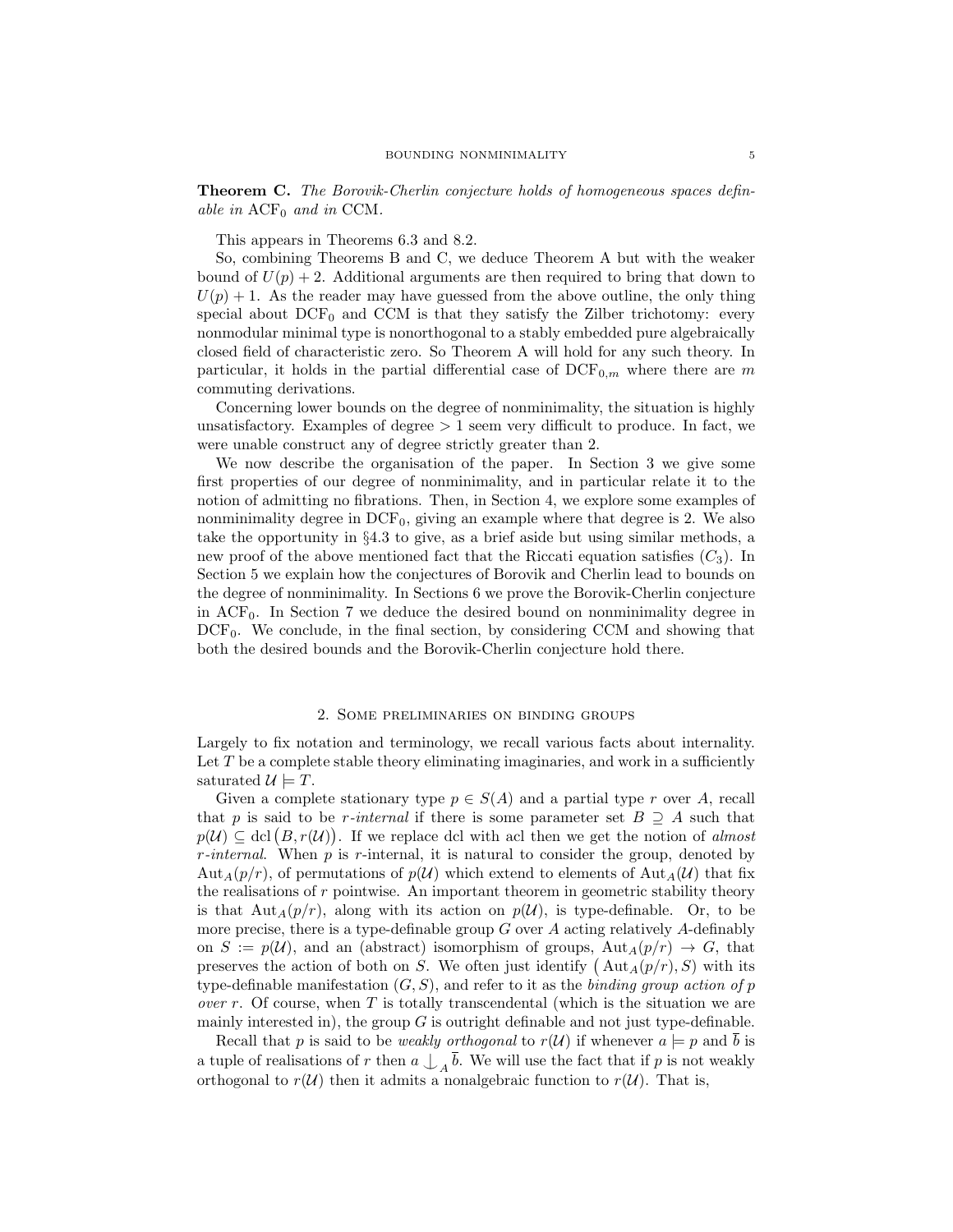**Lemma 2.1.** Suppose r is a partial type over A and the induced structure on  $r(\mathcal{U})$ admits elimination of imaginaries. If  $p = \text{tp}(a/A)$  is not weakly orthogonal to  $r(U)$ then there is  $b \in \text{dcl}(Aa) \setminus \text{acl}(A)$  such that  $b \models r$ .

Proof. It is a well known consequence of stable embeddability that

 $tp(a/\text{dcl}(Aa) \cap \text{dcl}(Ar(\mathcal{U}))$ 

isolates tp( $a/Ar(\mathcal{U})$ ). See, for example, Lemma 1 of the Appendix to [8]. That p is not weakly orthogonal to  $r(\mathcal{U})$  therefore implies the existence of  $\overline{b} \in \text{dcl}(Ar(\mathcal{U}))$ such that  $\bar{b} \in \text{dcl}(Aa) \setminus \text{acl}(A)$ . That r admits elimination of imaganaries tells us that  $\overline{b}$  is interdefinable over A with a tuple of realisations of r. At least one of the co-ordinates of that tuple will be outside  $\operatorname{acl}(A)$ , and setting b to be such a co-ordinate works.  $\Box$ 

It is also well known, and easy to check using stationarity, that if  $p$  is  $r$ -internal but weakly  $r(\mathcal{U})$ -orthogonal, then the binding group action is transitive. If in addition T is totally transcendental, then it follows that S is also definable, and so  $p$ is isolated. A useful consequence is that the connected component acts transitively:

**Lemma 2.2.** Suppose  $T$  is totally transcendental,  $r$  is a partial type over  $A$ , and  $p \in S(A)$  is stationary, r-internal, and weakly  $r(\mathcal{U})$ -orthogonal. Then the connected component of  $\text{Aut}_A(p/r)$  also acts transitively on  $p(\mathcal{U})$ .

*Proof.* Let  $G := \text{Aut}_A(p/r)$  and  $S := p(\mathcal{U})$ . As  $G^{\circ}$  is of finite index in G, and G acts transitively on  $S = p(\mathcal{U})$ , we have that S is a finite union of  $G^{\circ}$ -orbits. By stationarity, S is of Morley degree 1, and so exactly one of these orbits, say  $\mathcal{O}$ , is of Morley rank RM(S). But then  $\mathcal O$  is A-invariant, and hence A-definable. Since p is isolated, this forces  $\mathcal{O} = S$ .

Another bit of notation that will be useful is  $p^{(k)}$ . This is the type of the Morley sequence in p of length k, that is, the type of an independent sequence of  $k$ realisations. Note that via the diagonal action,  $\text{Aut}_A(p/r) = \text{Aut}_A(p^{(k)}/r)$ .

### 3. Degree of nonminimality and fibrations

Work in a sufficiently saturated model  $U$  of a complete stable theory  $T$  admitting elimination of imaginaries.

Recall from the introduction that we defined the *degree of nonminimality* of a stationary type  $p \in S(A)$  of U-rank greater than 1, denoted by nmdeg $(p)$ , to be the least k such that p has a nonalgebraic forking extension over  $Aa_1, \ldots, a_k$ , for some  $a_1, \ldots, a_k$  realising p. If  $U(p) \leq 1$  then we set nmdeg $(p) = 0$ .

Lemma 3.1. (a) The nonminimality degree exists.

- (b) Any witness to nmdeg $(p)$  is a Morley sequence in p.
- (c) Degree of nonminimality is preserved under interalgebraicity.

*Proof.* Part (a). Note that  $U(p) > 1$  ensures that a (stationary) nonalgebraic forking extension exists, say  $q \in S(B)$ . Let  $e = \text{Cb}(q)$ . Then e is in the definable closure of a finite Morley sequence in q, say  $(a_1, \ldots, a_k)$ . Choose  $b \models q$  with  $b \bigcup_{B} a_1, \ldots, a_k$ . Then  $b \bigcup_{Ae} Ba_1, \ldots, a_k$ . Since  $q|_{Ae}$  is a nonalgebraic forking extension of p, we have that  $tp(b/Aa_1, \ldots, a_k)$  is also.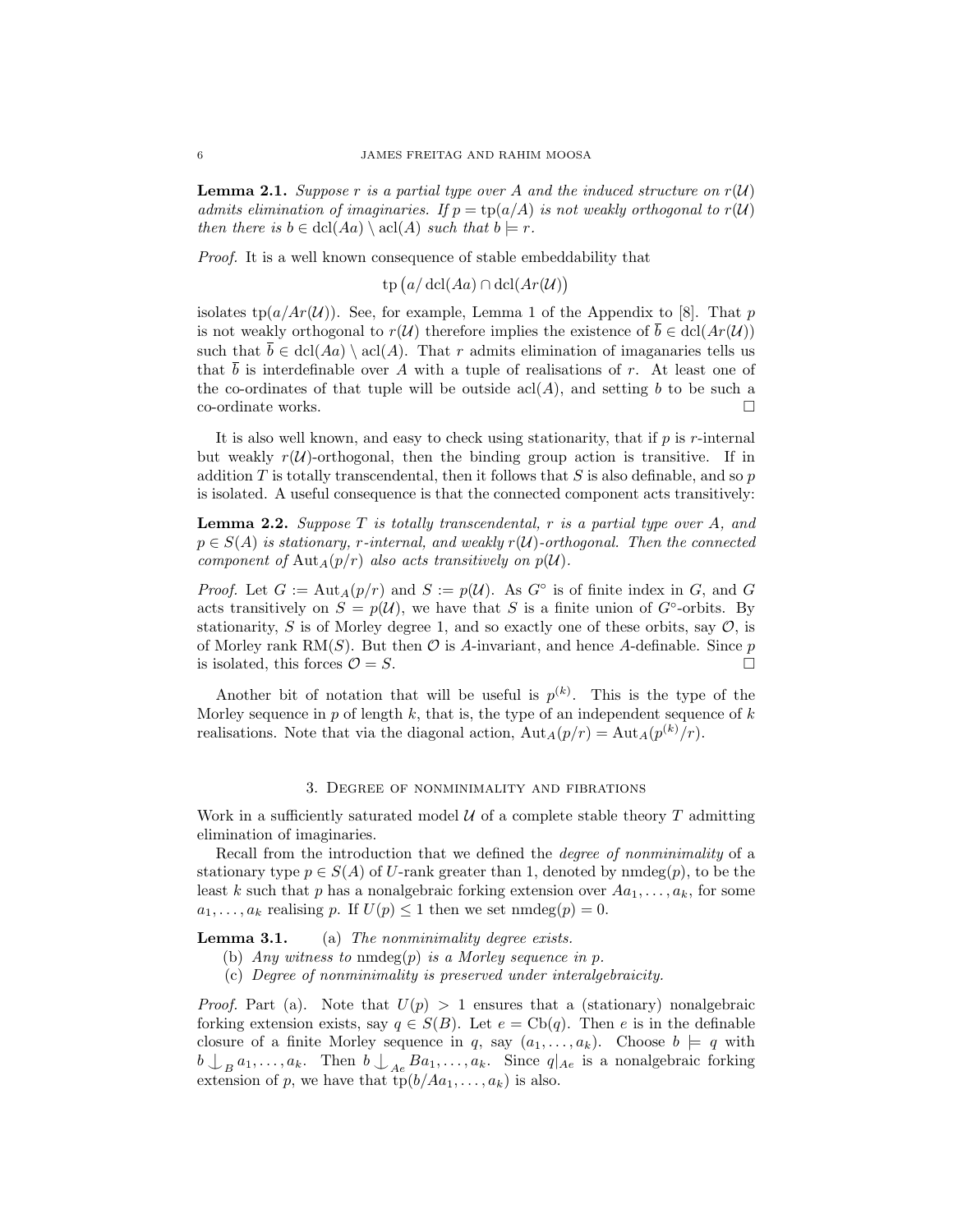Part (b). Suppose  $a_1, \ldots, a_k$  witnesses that  $\operatorname{mdeg}(p) = k$ . If  $a_i \nsubseteq A(a_1, \ldots, a_{i-1})$ then the forking extension  $tp(a_i/Aa_1, \ldots, a_{i-1})$  is either algebraic, in which case we could drop  $a_i$  from  $(a_1, \ldots, a_k)$  and contradict minimality of k, or  $(a_1, \ldots, a_{i-1})$ would witness that the degree of nonminimality is  $\lt k$ , which is also impossible.

Part(c). Suppose  $p' \in S(A)$  is interalgebraic with p over A. Suppose  $a_1, \ldots, a_k, b$ are realisations of p such that  $tp(b/Aa_1, \ldots, a_k)$  is a nonalgebraic forking extension of p. Then there are  $a'_1, \ldots, a'_k, b'$  realising of p' such that  $\operatorname{acl}(Ab) = \operatorname{acl}(Ab')$  and  $\text{acl}(Aa_i) = \text{acl}(Aa'_i)$  for all  $i = 1, ..., k$ . Hence  $\text{tp}(b'/Aa'_1, ..., a'_k)$  is a nonalgebraic forking extension of  $p'$ . □

Note that, as a consequence of part (b) for example, one does not expect the degree of nonminimality to be preserved under taking nonforking extensions. Indeed, if p is nonminimal with nmdeg $(p) = k$  witnessed by a Morley sequence  $a_1, \ldots, a_k$ , then nmdeg $(a_k/Aa_1 \cdots a_{k-1}) = 1$ .

As the following lemma illustrates, the degree of nonminimality is frequently 1.

**Lemma 3.2.** Suppose  $p = \text{tp}(a/A)$  and there exists  $b \in \text{acl}(A) \setminus \text{acl}(A)$  such that  $a \notin \operatorname{acl}(Ab)$ . Then nmdeg $(p) = 1$ .

*Proof.* Note that  $a \nightharpoonup_A b$ . Let a' realise the nonforking extension of tp(a/Ab) to Aba. Then  $a' \nleq_A b$  also, and so  $a' \nleq_A a$ . If  $a' \in \text{acl}(Aa)$  then, as  $a' \nleq_{A} a$ , we would have  $a' \in \text{acl}(Ab)$  which would imply that  $a \in \text{acl}(Ab)$ , which is not the case. So  $tp(a'/Aa)$  is a nonalgebraic forking extension of p.  $\Box$ 

In [25] the notion of a *proper fibration* of a type  $p(x) = \text{tp}(a/A)$  was introduced: it is a nonalgebraic type  $\text{tp}(b/A)$  where  $b \in \text{dcl}(Aa)$  and  $a \notin \text{acl}(Ab)$ . Lemma 3.2 says that if p admits a finite cover which admits a proper fibration then  $\text{nmdeg}(p) = 1$ . One consequence of this is that if  $\text{nmdeg}(p) > 1$  then p is algebraic over a 1-type; thus reducing the search for types of high nonminimality degree to 1-types. In particular, in a strongly minimal theory all types are either algebraic, minimal, or have degree of nonminimality 1.

Another consequence of  $\mu$  and  $\geq 1$ , following from some observations in [25], is internality to a nonmodular minimal type:

**Proposition 3.3.** Suppose  $p \in S(A)$  is of finite U-rank. If  $\text{nmdeg}(p) > 1$  then there is a non locally modular minimal type r such that p is almost r-internal.

Proof. By Lemma 3.2, p does not admit any proper fibration. Proposition 2.3 of [25] tells us that any finite U-rank type that admits no fibrations is semiminimal. In fact it says more, that either p is interalgebraic with  $q^{(k)}$  for some modular minimal type  $q \in S(A)$ , or p is almost r-internal for some non locally modular minimal type r over possibly additional parameters. In the former case,  $k > 1$  since  $U(p) > 1$ , and by Lemma 3.1(c) we have nmdeg $(p) = \text{nmdeg}(q^{(k)})$ . But as  $q^{(k)}$  clearly admits a proper fibration – namely q itself via any co-ordinate projection – and hence has degree of nonminimality 1, this is impossible. Hence,  $p$  is almost  $r$ -internal for some r as above.  $\Box$ 

# 4. Some examples

In this section we work in  $\mathcal{U} \models DCF_0$ , a sufficiently saturated differentially closed field of characteristic zero, with field of constants  $C$ .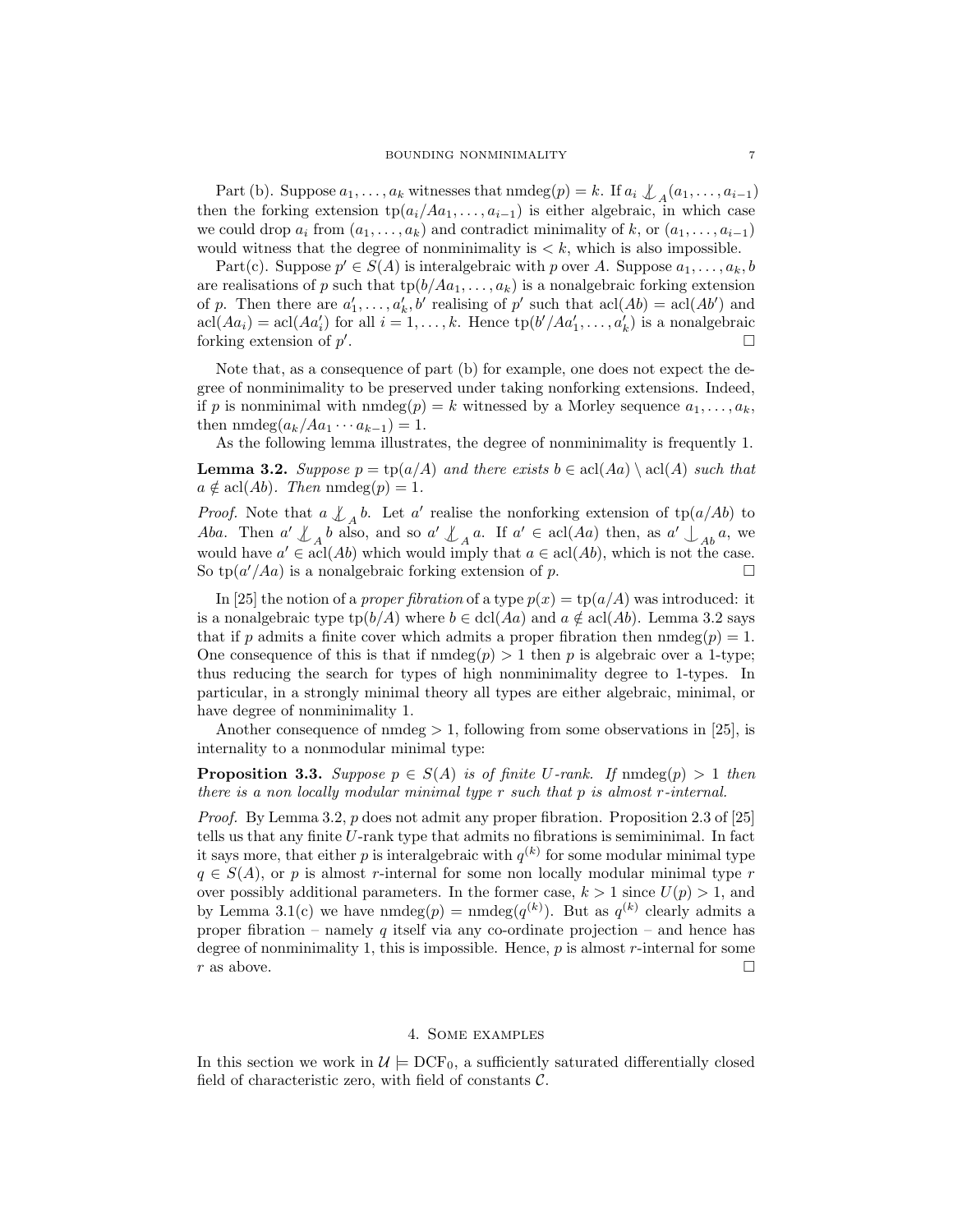4.1. Degree of nonminimality 1 but without proper fibrations. The converse of Lemma 3.2 is not true: there are types of nmdeg 1 that do not admit proper fibrations, nor do any of their finite covers.

Consider the type  $p$  of Example 5.4 of [25]. Namely, let  $A$  be a simple abelian variety of dimension  $d > 1$  over a subfield  $K \subseteq \mathcal{C}$ . Let  $\ell : A \to T_0A = \mathbb{G}_a^d$  be the logarithmic derivative and set  $G$  to be the subgroup of  $A$  defined by

$$
G := \{ g \in A : \ell(g) = (c, 0, \dots, 0) \text{ for some } c \in C \}.
$$

Then G is an extension of  $\mathbb{G}_a(\mathcal{C})$  by  $A(\mathcal{C})$ . For  $a \in G$  Kolchin generic over K, the type  $p := \text{tp}(a/K\ell(a))$  is stationary, C-internal, and of dimension d. Moreover, it is shown in [25, Example 5.4] that  $p(\mathcal{U}) = a + A(\mathcal{C})$ . Hence, nmdeg $(p) = 1$ . Indeed, if  $X \subseteq A(\mathcal{C})$  is any proper irreducible subvariety over K of positive dimension, and  $x \in X$  generic over Ka, then  $q := \text{tp}(a+x/Ka)$  is the Kolchin generic type of  $a+X$ over Ka, and hence a nonalgebraic type in  $a + A(C)$  of dimension  $\lt d$ . So q is a nonalgebraic forking extension of p.

It is also shown in [25] that  $p$  admits no proper fibrations, and the proof given their extends to show that  $p$  admits no finite covers that have proper fibrations. We give some details. Let  $b \in \text{acl}(Ka)$ . We wish to show that either  $a \in \text{acl}(K\ell(a)b)$  or  $b \in \text{acl}(K\ell(a))$ . Set  $q := \text{tp}(a/K\ell(a)b)$ . The binding group of p is  $A(\mathcal{C})$  acting by translation. By commutativity, the binding group  $H$  of  $q$  is a definable subgroup of the simple abelian variety  $A(\mathcal{C})$ . So H is either finite or all of  $A(\mathcal{C})$ . If H is finite then  $a \in \text{acl}(K\ell(a)b\mathcal{C})$ . But as the binding group of p acts transitively on  $p(\mathcal{U})$ we must have that  $a \n\bigcup_{K\ell(a)} C$  and hence  $a \n\bigcup_{K\ell(a)b} C$  as  $b \in \text{acl}(Ka)$ . It would therefore follow in this case that  $a \in \text{acl}(K\ell(a)b)$ . On the other hand, if  $H = A(\mathcal{C})$ then the transitivity of the action of the binding group of p implies that  $p \vdash q$ , and so q is a nonforking extension, which forces  $b \in \text{acl}(K\ell(a))$ .

4.2. Degree of nonminimality 2. It seems difficult to find types of nmdeg  $>1$ . Any two realisations of such a type must be either interalgebraic or independent. Moreover, as we have seen, such a type must be internal to a nonmodular minimal type, and by arguments similar to those in Example 4.1 above, one can deduce various restrictions on the binding group action.

Nevertheless, there are some natural examples. For instance, a nonminimal internal type with a binding group action that is 2-transitive would necessarily have nmdeg  $> 1$ . Indeed, every pair of distinct realisations is an independent pair, so that over any one realisation there are no nonalgebraic forking extensions.

This happens in DCF<sub>0</sub>. For each  $n \geq 2$ , we will exhibit a C-internal type p whose binding group action is isomorphic to the natural action of  $PGL_n$  on  $\mathbb{P}^{n-1}$ . When  $n \geq 3$  this action is 2-transitive. To construct p we will follow [15, Example 4.2] which dealt with the case of  $n = 2$ .

Fix  $n \geq 2$ . Let  $B \in M_n(\mathcal{U})$  be an  $n \times n$  matrix whose entries form an independent set of differential transcendentals, and consider the system of order 1 linear differential equations given by

$$
\delta X = BX
$$

where X is an *n*-column vector of variables. Let V be the set of solutions to  $(2)$ , viewed as a  $\mathcal{C}$ -vector subspace of  $\mathcal{U}^n$ . Note that the natural action of  $GL_n(\mathcal{U})$  on  $\mathcal{U}^n$ induces an action of  $GL_n(\mathcal{C})$  on V. From the existence of a fundamental system of solutions to (2), namely n vectors that form both a  $\mathcal{C}$ -basis for V and a  $\mathcal{U}$ -basis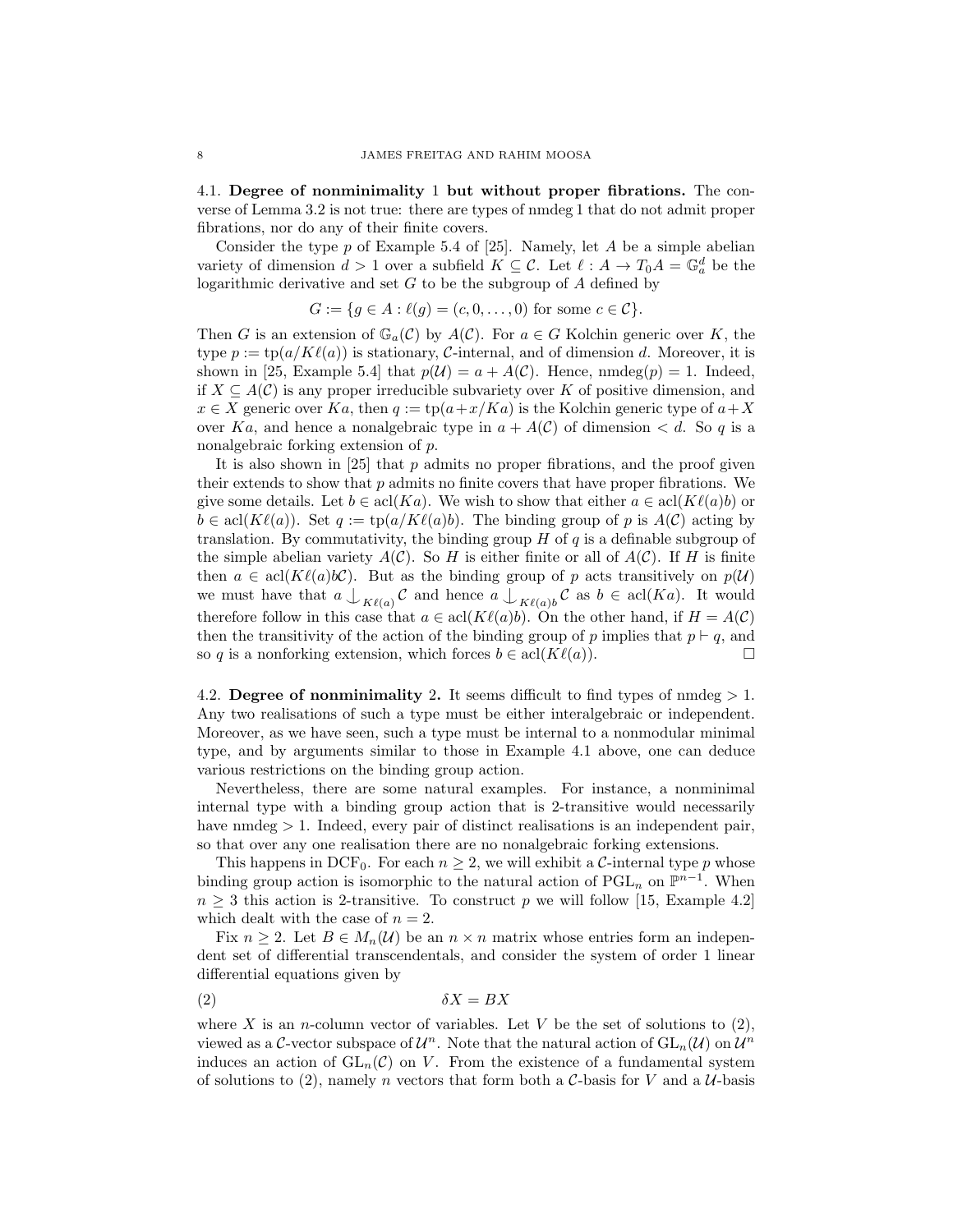for  $\mathcal{U}^n$ , it is not hard to see that this action of  $\operatorname{GL}_n(\mathcal{C})$  is that of  $\operatorname{GL}(V)$ , the group of  $C$ -linear isomorphisms of  $V$ .

Let  $F = \mathbb{Q}\langle B \rangle$  be the differential field generated by the entries of B, and q the Kolchin generic type of V over  $F$ . So  $q$  is  $C$ -internal. Our first goal is to show that the binding group action of q is the action of  $GL(V)$  on  $V \setminus \{0\}.$ 

Note that by genericity of  $q$ , any realisation is an algebraically independent  $n$ tuple over F. So if we fix,  $v_1, \ldots, v_n$  independent realisations of q, and form the  $n \times n$  matrix M whose columns are the  $v_i$ , then the  $n^2$  entries of M form an algebraically independent set over  $F$ . In particular  $M$  is invertible. It follows that we have a map  $\rho: \text{Aut}_F(q/\mathcal{C}) \to \text{GL}_n(\mathcal{C})$  given by  $\rho(\sigma) = M^{\sigma} M^{-1}$ . This is because  $\delta M = BM$  and  $\delta M^{\sigma} = BM^{\sigma}$ .

**Claim 4.1.**  $q^{(n)}$  is weakly orthogonal to C.

*Proof.* Since  $M \models q^{(n)}$ , we need to show that  $F\langle M \rangle \cap C \subseteq F$ . In fact, we will show that  $F\langle M\rangle \cap C = \mathbb{Q}$ . But

$$
F\langle M \rangle \cap C = \mathbb{Q}\langle B \rangle \langle M \rangle \cap C
$$
  
=  $\mathbb{Q}\langle M \rangle \cap C$  since  $B = M^{-1}\delta M$ 

So it will suffice to show that the entries of M form an independent set of differential transcendentals over Q. This is the case: on the one hand the differential transcendental degree of  $\mathbb{Q}\langle M \rangle$  is at most  $n^2$  because that is the number of given generators, while on the other hand it is at least  $n^2$  because  $\mathbb{Q}\langle B\rangle \subseteq \mathbb{Q}\langle M\rangle$  as we have already observed.  $\hfill \square$ 

Claim 4.2.  $q(\mathcal{U}) = V \setminus \{0\}$ 

*Proof.* Claim 4.1 implies, in particular, that q itself is weakly orthogonal to  $\mathcal{C}$ . Hence, the action of  $GL_n(\mathcal{C})$  on V restricts to an action on  $q(\mathcal{U})$ . Indeed, given  $C \in GL_n(\mathcal{C})$  and  $v \models q$ , we have that v and C are independent over F, and so Cv is again a realisation of q. Recalling that  $GL_n(\mathcal{C})$  acts as  $GL(V)$  on V, it follows that  $q(\mathcal{U}) = V \setminus \{0\}.$ 

**Claim 4.3.**  $\rho : \text{Aut}_{F}(q/\mathcal{C}) \to \text{GL}_{n}(\mathcal{C})$  is an isomorphism that preserves the natural action of both groups on  $q(\mathcal{U})$ .

*Proof.* It is easily checked that  $\rho$  is a homomorphism. For injectivity note that if  $\rho(\sigma) = 1$  then  $M^{\sigma} = M$  and hence  $\sigma$  fixes  $v_1, \ldots, v_n$ . But from Claim 4.1 it follows that  $v_1, \ldots, v_n$  is a C-basis for V, so that we must have  $\sigma = id$ . Surjectivity now also follows from Claim 4.1 as it implies that the dimension of  $\text{Aut}_F(q/\mathcal{C})$  (as an algebraic group) must be  $\dim(q^{(n)}) = n^2 = \dim GL_n(\mathcal{C})$ . Finally, fixing  $\sigma \in \text{Aut}_F(q/\mathcal{C})$ , note that, for each  $i = 1, \ldots, n$ ,  $\sigma(v_i)$  is the *i*th column of  $M^{\sigma} = \rho(\sigma)M$ , and hence  $\sigma(v_i) = \rho(\sigma)v_i$ . Again using the fact that  $v_1, \ldots, v_n$  is a C-basis for V, we get that  $\sigma$  and  $\rho(\sigma)$  agree on all of  $q(\mathcal{U})$ .

We have shown that the binding group action of q is that of  $GL(V)$  on  $V \setminus \{0\}$ . Our next step is to projectivise. That is, consider  $\pi : \mathcal{U}^n \setminus \{u_n = 0\} \to \mathcal{U}^{n-1}$  given by  $\pi(u_1,\ldots,u_n) = \left(\frac{u_1}{u_n},\ldots,\frac{u_{n-1}}{u_n}\right)$  $\frac{n-1}{u_n}$ ).

**Claim 4.4.** The restricton of  $\pi$  to  $V \setminus \{0\}$  is the natural projectivisation map  $V \setminus \{0\} \to \mathbb{P}(V)$ .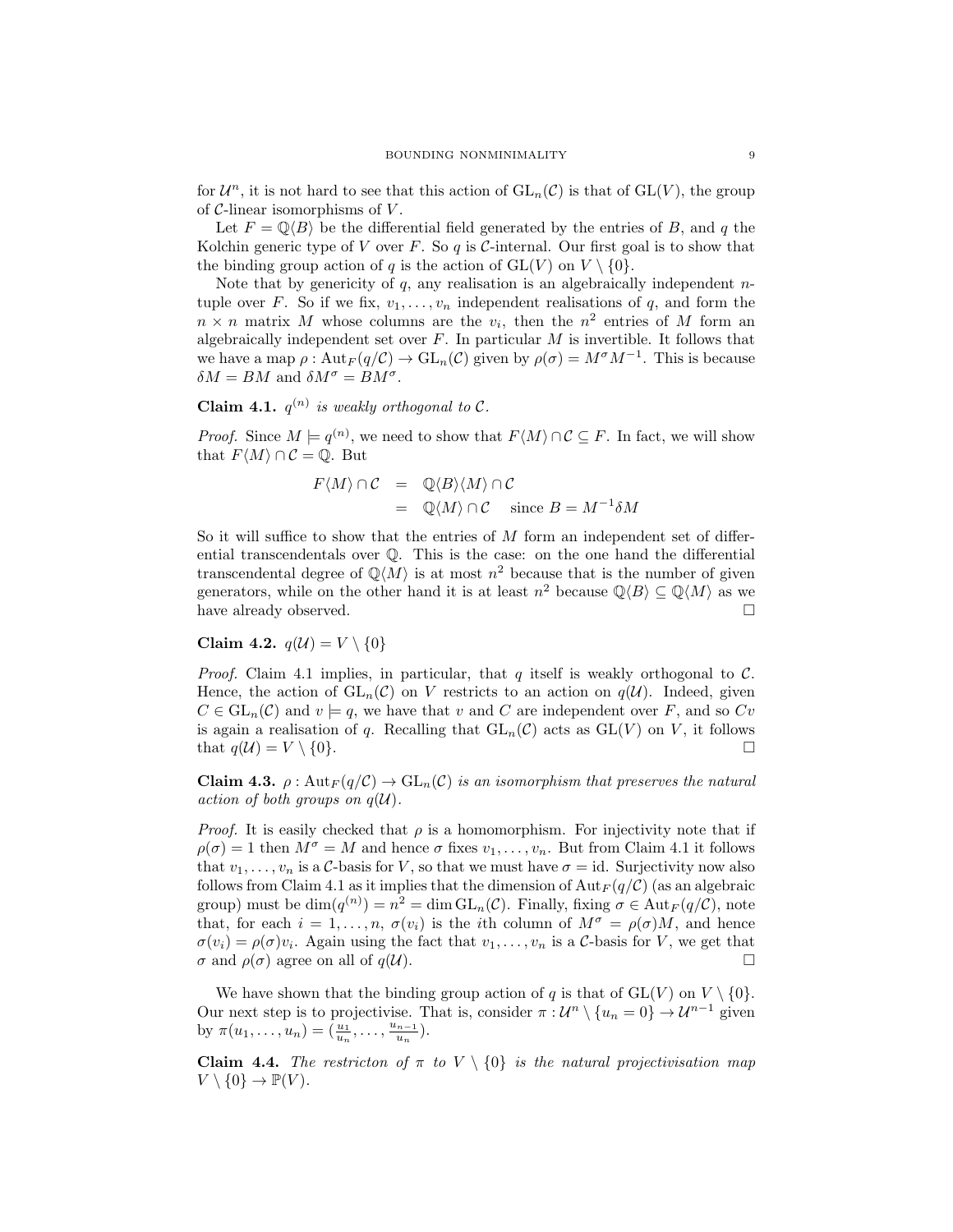*Proof.* First, note that  $\pi$  is defined on  $V \setminus \{0\}$  because the latter is  $q(\mathcal{U})$  and realisations of q are algebraically independent tuples over  $F$ . It is clear that if  $c \in \mathcal{C}^*$  and  $v \in V$  is nonzero then  $\pi(v) = \pi(cv)$ . Conversely, suppose  $\pi(v) = \pi(v')$ for some pair of nonzero  $v, v' \in V$ . Then  $v' = av$  for some  $a \in \mathcal{U}^*$ . On the one hand we have  $\delta(av) = (\delta a)v + aBv$ . On the other hand  $\delta(av) = B(av) = aBv$ . It follows that  $\delta a = 0$ , and  $a \in \mathcal{C}^*$  as desired. □

Let  $p := \pi(q) \in S_{n-1}(F)$ . This is a U-rank  $n-1$  type that is C-internal. By Claim 4.4,  $p(\mathcal{U}) = \mathbb{P}(V)$ . Moreover, we have an induced surjective homomorphism  $\hat{\pi}$ : Aut $_F (q/C) \to$  Aut $_F (p/C)$  that is compatible with the actions of these groups on  $q(\mathcal{U})$  and  $p(\mathcal{U})$  respectively, see for example [15, Lemma 3.1]. Under the identification of  $\text{Aut}_F(q/\mathcal{C})$  with  $\text{GL}(V)$ , we see by Claim 4.4, that the kernel of  $\hat{\pi}$  is  $\mathcal{C}^*$ .<br>Indeed, the elements of ker $(\hat{\pi})$  are precisely these elements of  $\text{GL}(V)$  that preserve Indeed, the elements of ker( $\hat{\pi}$ ) are precisely those elements of  $GL(V)$  that preserve every 1-dimensional subspace of V, and that is clearly  $\mathcal{C}^*$ . Hence  $\text{Aut}_F(p/\mathcal{C})$  acts on  $p(\mathcal{U}) = \mathbb{P}(V)$  as  $GL(V)/C^* = PGL(V)$  does. Since V is an *n*-dimensional vector space (over  $\mathcal{C}$ ) this is what we were looking for: a binding group action that is isomorphic to the action of  $PGL_n$  on  $\mathbb{P}^{n-1}$ .

In particular, if  $n \geq 3$  then p is nonminimal, C-internal and with  ${\rm Aut}_F(p/\mathcal{C})$ acting 2-transitively on  $p(\mathcal{U})$ . Hence nmdeg $(p) \geq 2$ . In fact,

# Claim 4.5. If  $n \geq 3$  then nmdeg $(p) = 2$ .

*Proof.* We have already seen that  $\text{nmdeg}(p) \geq 2$ . To show that  $\text{nmdeg} \leq 2$  we fix a pair of independent realisations  $w_1, w_2$ , of p, and show that p admits a nonalgebraic forking extension to  $K := F \langle w_1, w_2 \rangle$ . This should be the generic type of the line in  $\mathbb{P}(V)$  connecting  $w_1$  and  $w_2$ . That is, let  $W \subseteq V$  be the K-definable 2dimensional C-subspace that contains  $\pi^{-1}(w_1)$  and  $\pi^{-1}(w_2)$ . Since  $n \geq 3$ , W is a proper subspace of V. Let  $w$  be Kolchin generic in  $W$  over  $K$ . We claim that  $p' = tp(\pi(w)/K)$  is a nonalgebraic forking extension of p. Note that w is Kolchin generic in  $\pi^{-1}(\pi(w))$  over  $K\langle \pi(w) \rangle$ . So, if p' were a nonforking extension of p then w would be Kolchin generic in  $V$  over  $K$ , contradicting the fact that it is contained in the proper subspace  $W$ . Similarly, if  $p'$  were an algebraic extension of  $p$  then  $U(w/K)$  would be 1, contradicting the fact that dim<sub>C</sub>  $W = 2$ .

4.3. An aside on the order 1 Riccati equation. In the Introduction we mentioned that if an order 1 Riccati equation  $\delta y = ay^2 + by + c$  over  $(\mathbb{C}(t), \frac{d}{dt})$  has no algebraic solutions then it satisfies  $(C_3)$ ; namely, any three distinct solutions are algebraically independent over  $\mathbb{C}(t)$ . This is a theorem of Nagloo used in the study of certain Painlevé equations, see  $[26,$  Proposition 2.2. But it can also be seen using the approach of the previous section, as we now explain.

First, by a standard change of variables as in [26, Fact 2.2], it suffices to consider

$$
(3) \t\t\t \delta y = -y^2 + c.
$$

Let  $U$  denote the set of solutions. As we are assuming no algebraic solutions,  $(3)$ isolates a complete type  $p \in S(F)$  where  $F := \mathbb{C}(t)$ . This type is *C*-internal, and our approach is to show that the associated binding group action is that of  $PGL_2$ on  $\mathbb{P}^1$ . This will suffice: that action is 3-transitive and hence any three distinct realisations will be independent.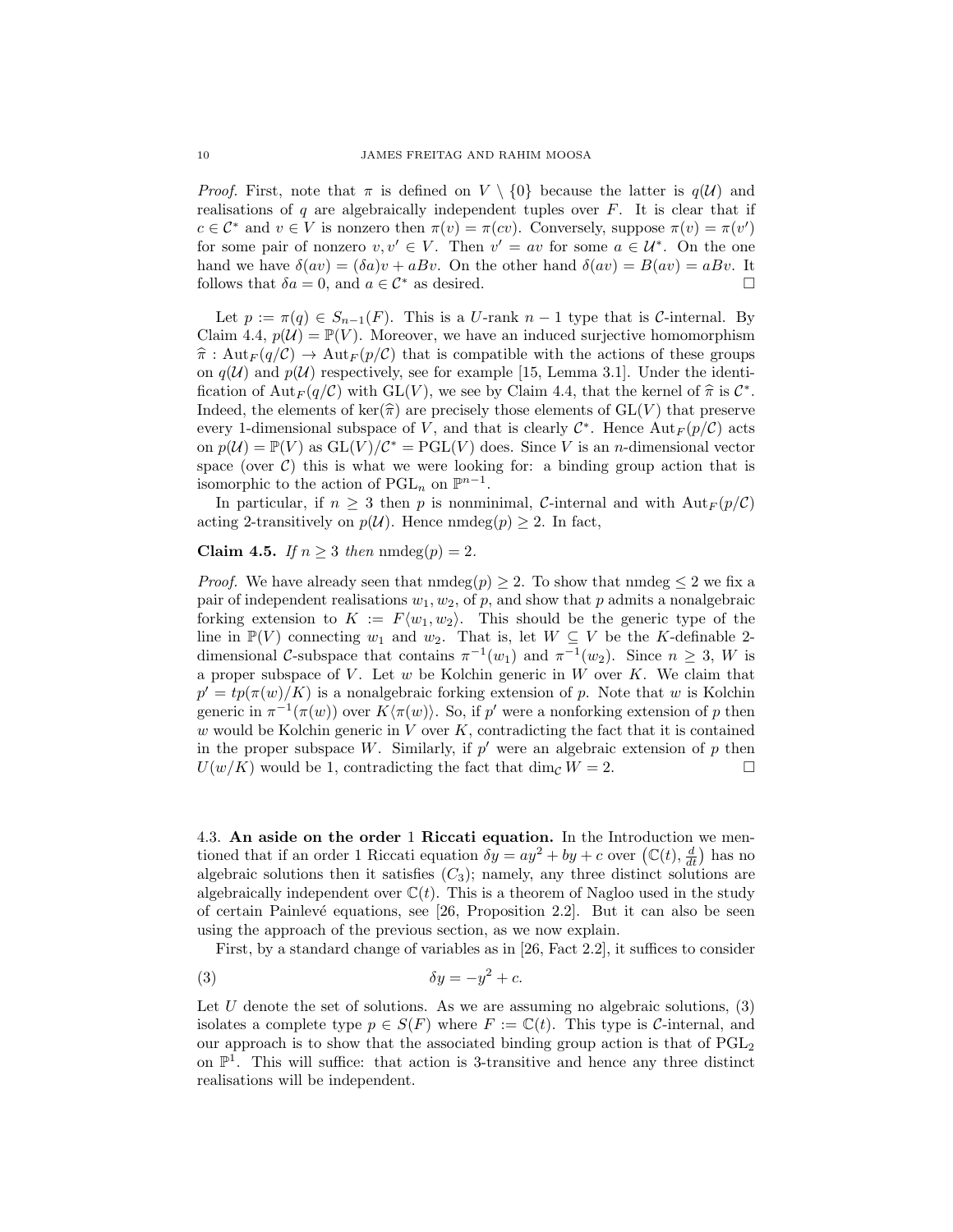Following [26], we consider the associated second order linear homogeneous differential equation  $\delta^2 x = cx$ . The connection to (3) is that if  $\delta^2 x = cx$  and  $y := \frac{\delta x}{x}$ then  $\delta y = -y^2 + c$ . Putting  $\delta^2 x = cx$  in  $2 \times 2$  matrix form, we get

$$
\delta X = \begin{pmatrix} 0 & 1 \\ c & 0 \end{pmatrix} X.
$$

Let V be the space of solutions to  $(4)$ . It is explained in [26] how the results of [18] and the assumption that  $(3)$  has no algebraic solutions imply that the *differential* Galois group of (4) is  $SL_2(\mathcal{C})$ . One of the consequences of this is that, as  $SL_2$ acts transitively on  $\mathbb{A}^2 \setminus \{0\}$ , the set  $V \setminus \{0\}$  is a complete type q over F. In this situation (i.e., a linear homogeneous differential equation whose nonzero solutions isolate a type), the differential Galois group can be identified with the binding group  $Aut_F(q/\mathcal{C})$ . The upshot is that the embedding  $\rho : Aut_F(q/\mathcal{C}) \to GL_2(\mathcal{C})$  from §4.2 now identifies  $\text{Aut}_F(q/\mathcal{C})$  with  $\text{SL}_2(\mathcal{C})$ . Proceeding as in §4.2, we observe that  $(u_1, u_2) \mapsto \frac{u_2}{u_1}$  restricts to the projectivisation  $\pi : V \setminus \{0\} \to \mathbb{P}(V) = U$ . Indeed, this is essentially what [26, Proposition 2.1] says. We get an induced surjective homomorphism  $\hat{\pi}$  : Aut<sub>F</sub> (q/C)  $\rightarrow$  Aut<sub>F</sub> (p/C) of group actions, whose kernel is  $SL_2(\mathcal{C}) \cap \mathcal{C}^* = \{1, -1\}$ , and we conclude that the action of  $Aut_F(p/\mathcal{C})$  on U is that of  $SL_2/\{1,-1\} = PGL_2$  on  $\mathbb{P}(V) = \mathbb{P}^1$ , as desired.

### 5. Toward an upper bound: generic transitivity

Our goal is to find upper bounds on the degree of nonminimality in terms of natural invariants. This has the potential to be useful as it opens up an approach to proving minimality in certain cases; such a bound would limit the parameter spaces one needs to consider when ruling out the existence of nonalgebraic forking extensions.

In searching for an upper bound we may as well assume that the degree of nonminimality is greater than 1. Hence, by Proposition 3.3, we can restrict our attention to types that are internal to a (nonmodular) minimal type. The following proposition bounds the degree of nonminimality in terms of the length of a "fundamental system of solutions" witnessing the internality.

We return to the general setting of a fixed sufficiently saturated model  $U$  of a complete stable theory admitting elimination of imaginaries.

**Proposition 5.1.** Suppose  $p \in S(A)$  is a stationary type of finite U-rank, r is a partial type over A such that p is r-internal, and  $U(p) > U(r)$ . Assume, moreover, that the induced structure on  $r(\mathcal{U})$  admits elimination of imaginaries. Then

nmdeg $(p) \leq \min\{k : p^{(k)} \text{ is not weakly orthogonal to } r(\mathcal{U})\}.$ 

*Proof.* Since p is nonalgebraic and r-internal there is a  $k > 0$  such that  $p^{(k)}$  is not weakly orthogonal to  $r(\mathcal{U})$ . Let k be minimal such, and fix  $(a_1, \ldots, a_k) \models p^{(k)}$ . We will show that p has a nonalgebraic forking extension over  $Aa_1, \ldots, a_k$ .

By non weak orthogonality and elimination of imaginaries, see Lemma 2.1, there is  $b \models r$  with  $b \in \text{dcl}(Aa_1, \ldots, a_k) \setminus \text{acl}(A)$ . We claim that  $\text{tp}(b/Aa_1, \ldots, a_{k-1})$  is a proper fibration of  $tp(a_k/Aa_1, \ldots, a_{k-1})$ . We already know it is a fibration, so it remains to verify that neither  $tp(b/Aa_1, \ldots, a_{k-1})$  nor  $tp(a_k/Aa_1, \ldots, a_{k-1}b)$  are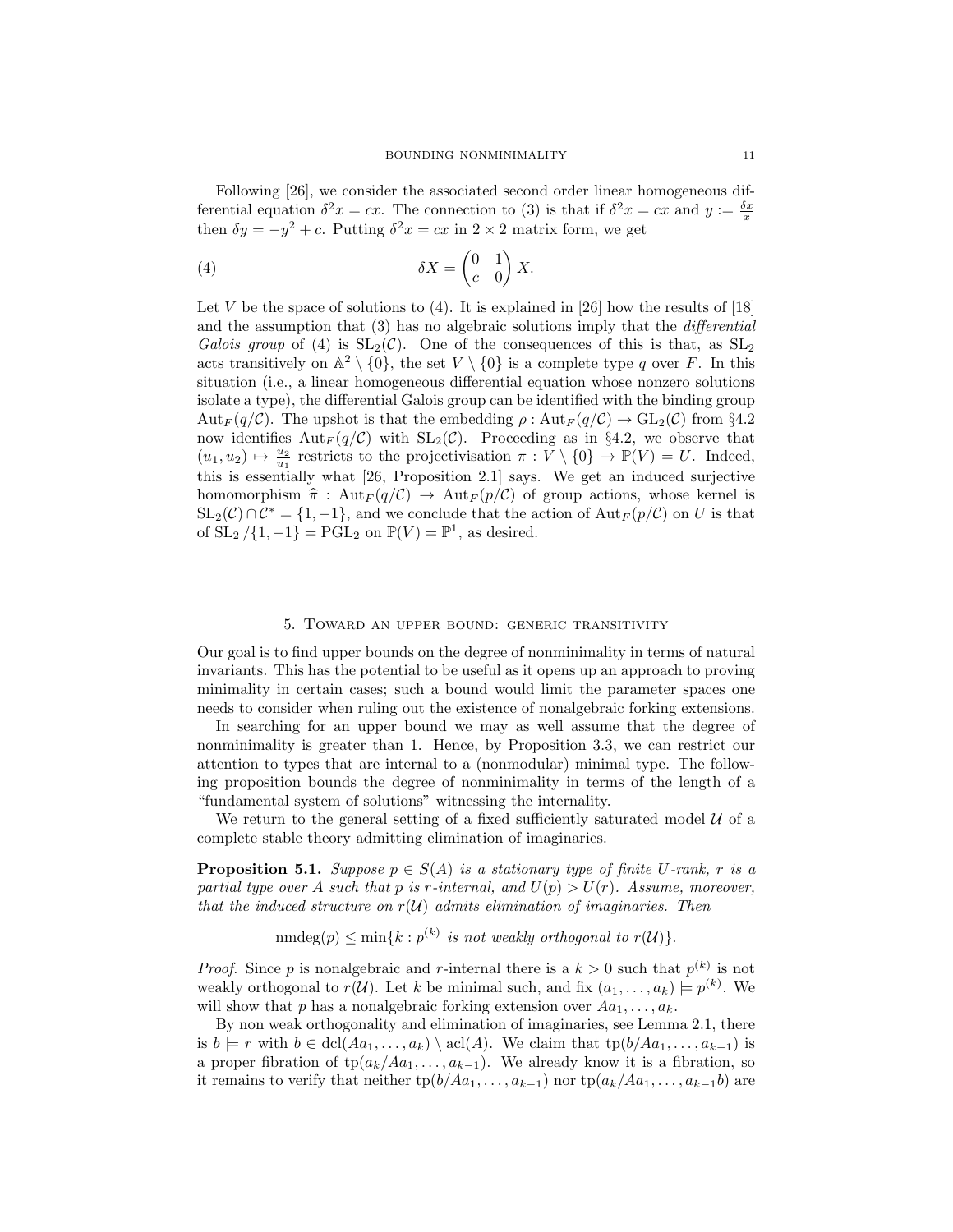algebraic. The former is by minimality of k as  $b \in \text{acl}(Aa_1, \ldots, a_{k-1})$  would imply that  $p^{(k-1)}$  is not weakly orthogonal to  $r(\mathcal{U})$ . On the other hand, as  $U(r) < U(p)$ ,

$$
U(a_1, \ldots, a_{k-1}, b/A) \le (k-1)U(p) + U(r) < kU(p) = U(a_1, \ldots, a_k/A),
$$

and so  $a_k \notin \text{acl}(Aa_1, \ldots, a_{k-1}b)$ , as desired.

Hence nmdeg $(a_k/Aa_1,\ldots,a_{k-1})=1$  by Lemma 3.2. That is, there exists  $a' \models$  $\text{tp}(a_k/Aa_1,\ldots,a_{k-1})$  such that  $a' \nleq_{Aa_1,\ldots,a_{k-1}} a_k$  and  $a' \notin \text{acl}(Aa_1,\ldots,a_k)$ . But then  $a' \nleq_A a_1, \ldots, a_k$  also, and hence  $\text{tp}(a'/Aa_1, \ldots, a_k)$  is a nonalgebraic forking extension of p. So nmdeg $(p) \leq k$ .  $\Box$ 

Now, internality together with weak orthogonality yields a transitive action of the binding group on the realisations of the type. In the totally transcendental case this is a definable homogeneous space, and understanding it should (and will) be useful. One obstacle, however, is that the minimal type  $r$  produced in Proposition 3.3 need not be over the same parameters as  $p$ , whereas that is necessary to apply Proposition 5.1. In certain theories of interest, however, such as differentially closed fields and compact complex manifolds, every nonmodular minimal type r over whatever parameters is nonorthogonal to one over the empty set. We therefore impose the following additional assumptions on our theory:

**Assumption 5.2.** Suppose T is totally transcendental and every nonmodular minimal type is nonorthogonal to a minimal type-definable set over the empty set that eliminates imaginaries.

Suppose that  $T$  is a totally transcendental theory satisfying a strong form of the Zilber trichotomy in the sense that there is a definable pure algebraically closed field  $F$  such that every nonmodular minimal type is nonorthogonal to  $F$ . Then we can name the parameters of  $F$  to the language and Assumption 5.2 is now satisfied. In particular this assumption holds in  $DCF_{0,m}$  and CCM.

Under this assumption, Propositions 3.3 and 5.1, together, suggest that we focus on the following context: a finite rank type  $p \in S(A)$  of nonminimality degree greater than  $1$  and a minimal nonmodular partial type  $r$  over the empty set such that Aut<sub>A</sub>( $p/r$ ) acts transitively on  $p^{(k-1)}$  for some  $k \ge \text{nmdeg}(p)$ . That is, the action of Aut<sub>A</sub> $(p/r)$  is "generically  $(k-1)$ -transitive" on  $p(U)$ . Generic transitivity is a generalisation of a notion introduced for algebraic groups by Popov [30] and later developed in the context of groups of finite Morley rank by Borovik and Cherlin [3] as follows:

**Definition 5.3** (Generic transitivity [3]). A definable action of a group G of finite Morley rank on a definable set  $S$  of finite Morley rank is *generically k-transitive* if the diagonal action of G on  $S^k$  admits an orbit  $\mathcal O$  such that  $\text{RM}(S^k \setminus \mathcal O) < \text{RM}(S^k)$ .

This weakens the classical notion of  $k$ -transitivity: an action of  $G$  on  $S$  is  $k$ transitive if for any two k-tuples  $(x_1, \ldots, x_k)$  and  $(y_1, \ldots, y_k)$  with  $x_i \neq x_j, y_i \neq y_j$ for  $i \neq j$ , there is some  $g \in G$  such that  $(gx_1, \ldots, gx_k) = (y_1, \ldots, y_k)$ . A high degree of transitivity is known to impose strong structural conditions on the group. For instance, Jordan [16] shows that if a finite group  $G$  acts 4-transitively on a set  $S$ with the pointwise stabilizer of any four distinct elements being trivial (that is, G acts sharply 4-transitively) then G must be one of  $S_4$ ,  $S_5$ ,  $A_6$  or the Mathieu group  $M_{11}$ . Later, Tits [33] generalised Jordan's theorem to infinite groups, and Hall [12] loosened the sharpness requirement. These theorems imply, for instance,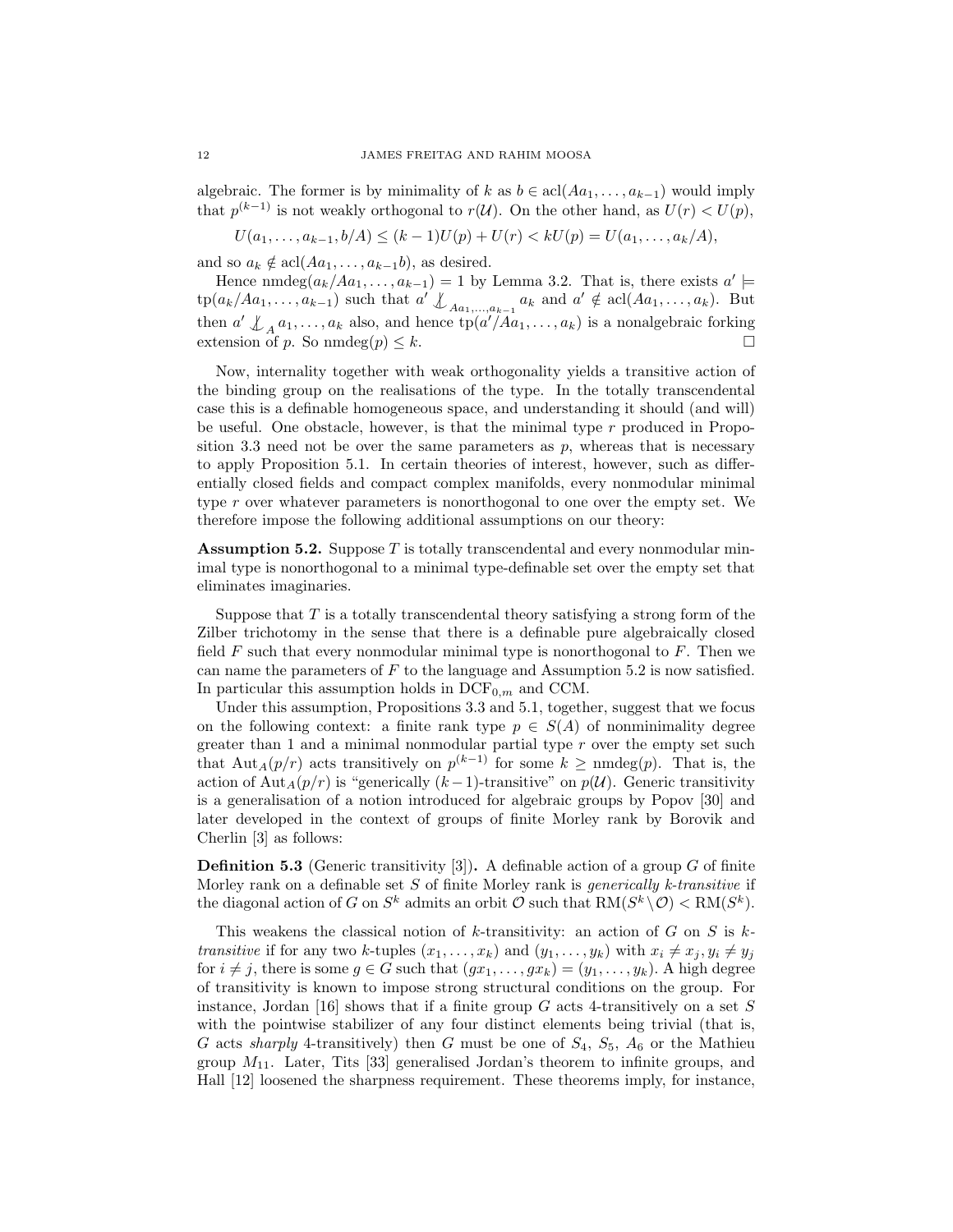that there are no infinite groups which act sharply *n*-transitively for  $n \geq 4$ . Dropping the sharpness requirement, but using the classification of finite simple groups, one can show that the only finite groups with a 4-transitive action are symmetric, alternating, and Mathieu groups [6, page 110]. In the case of infinite groups, there are few known restrictions on multiply transitive groups in general, but higher transitivity is very restricted in various definable contexts. For instance, there are no infinite 4-transitive group actions definable in algebraically closed fields [17] or in o-minimal structures [32].

In the definable category, even the weaker notion of generic transitivity imposes strong structural consequences. The prototypical examples of high generic transitivity are, in a (pure) algebraically closed field  $F$ , the following:

- The natural action of  $GL_n(F)$  on  $F^n$  is generically *n*-transitive where the generic orbit consists of the set of bases for the vector space.
- The induced action of  $\text{PGL}_{n+1}(F)$  on  $\mathbb{P}^n(F)$  is generically  $(n+2)$ -transitive with the generic orbit being the set of projective bases. (Recall that a projective basis of  $\mathbb{P}^n$  is a set of  $n+2$  points with no  $n+1$  of them lying on the same hyperplane.)

Conjecturally, one cannot get any higher generic transitivity than the latter action:

**Conjecture 5.4** (Borovik-Cherlin [3]). If G is a finite Morley rank group acting definably and generically k-transitively on an infinite set S, then  $k \leq RM(S) + 2$ .

In fact, Borovik and Cherlin make the following more precise conjecture:

**Conjecture 5.5** (Borovik-Cherlin [3]). Let  $(G, S)$  be a connected homogeneous space of finite Morley rank with  $n := RM(S) > 0$ . If G acts generically  $(n + 2)$ transitively then  $(G, S)$  is isomorphic to the natural action of  ${\rm PGL}_{n+1}(F)$  on  $\mathbb{P}^n(F)$ , for some algebraically closed field F.

Let us spell out how 5.4 follows from 5.5. First of all, as is pointed out in the proof of [3, Lemma 1.9], as long as  $k > 1$  (which we may assume), the action of the connected component  $G^{\circ}$  on S is also generically k-transitive. So we may assume that  $G$  is connected. We can also assume that  $G$  acts faithfully (by replacing G with an appropriate quotient) and transitively (by replacing S with a generic orbit). That is, we may assume  $(G, S)$  is a connected homogeneous space that is generically k-transitive. Now, suppose that  $k > n + 2$ . The  $(G, S)$  is also generically  $(n + 2)$ -transitive, and hence, by Conjecture 5.5, we may assume that  $(G, S) = (PGL_{n+1}(F), \mathbb{P}^n(F)).$  But, it is a fact that the action of  $PGL_{n+1}$  on  $\mathbb{P}^n$  is not generically k-transitive for  $k > n+2$ ; indeed, it is sharply generically  $(n+2)$ -transitive. So  $k \leq n+2$ , as desired.

Here is how generic transitivity arises in considering degree of nonminimality:

**Proposition 5.6.** We work under Assumption 5.2. Suppose  $p \in S(A)$  is a stationary finite rank type with  $d := \text{ndeg}(p) > 1$ . Then there exists a stationary type  $q \in S(A)$  interalgebraic with p, and a nonmodular minimal partial type r over the empty set, such that q is r-internal. Furthermore, if we let  $G := \text{Aut}_A(q/r)^\circ$  be the connected component of the binding group and  $S := q(\mathcal{U})$  then  $(G, S)$  is a definable homogeneous space that is generically  $(d-1)$ -transitive.

*Proof.* By Proposition 3.3,  $p$  is almost internal to some nonmodular minimal type. By Assumption 5.2, that type is nonorthogonal to a (nonmodular) minimal partial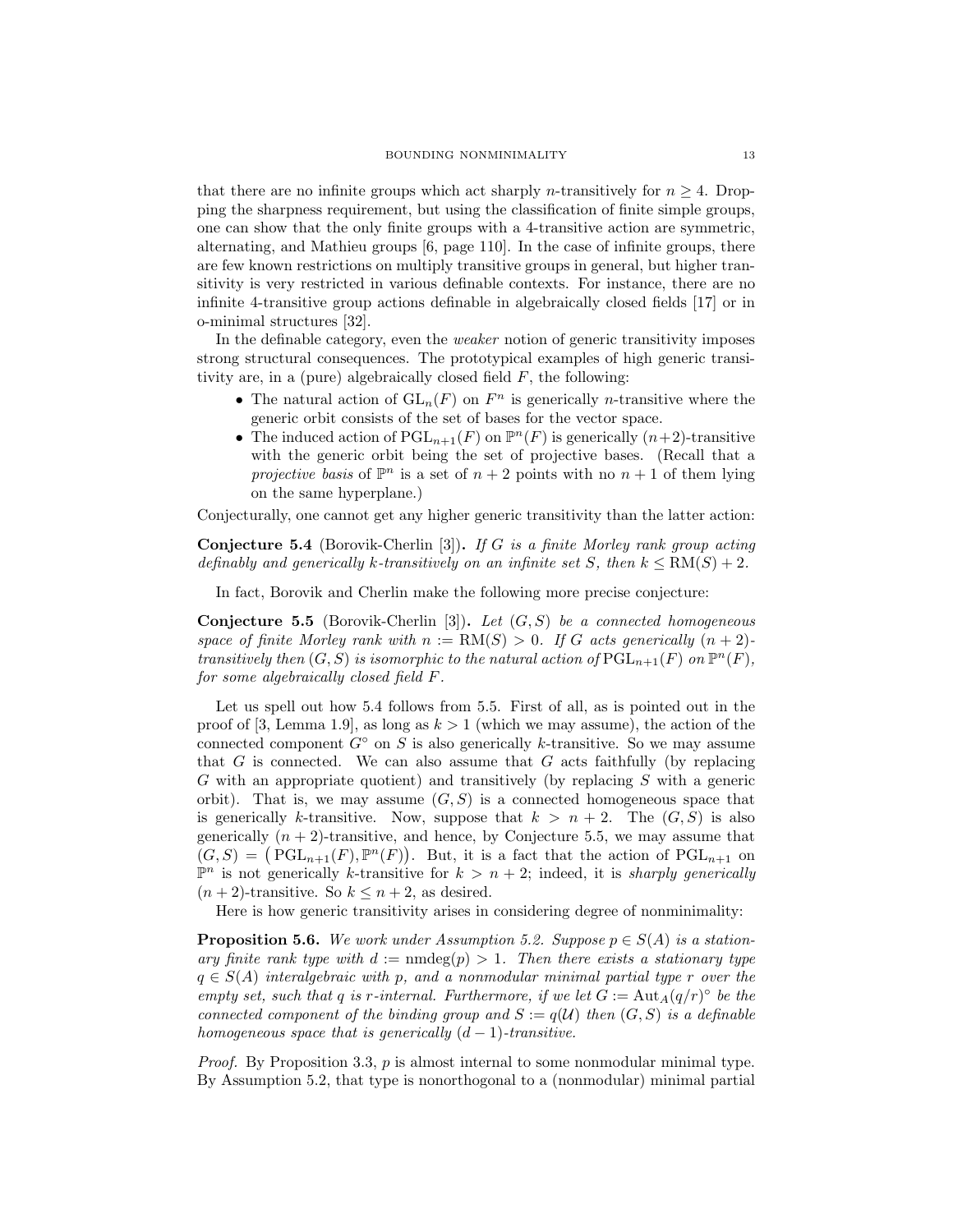type r over the empty set, such that the induced structure on  $r(\mathcal{U})$  eliminates imaginaries. So p is almost r-internal. From almost r-internality we obtain  $q \in S(A)$ that is interalgebraic with  $p$  and outright r-internal (see, for example, Lemma 3.6) of [15]). Note that by Lemma 3.1(c), nmdeg $(q) = d$  as well.

Now, the binding group  ${\rm Aut}_A(q/r)$  and its action on  $S := q(\mathcal{U})$  is definable as T is totally transcendental. Let k be least such that  $q^{(k)}$  is not weakly orthogonal to  $r(\mathcal{U})$ . By Proposition 5.1,  $k > d$ . In particular, q is weakly orthogonal to  $r(\mathcal{U})$ . It follows that  $\text{Aut}_{A}(q/r)$  acts transitively on S, and that S is isolated. In fact, by Lemma 2.2, the connected component  $G$  also acts transitively on  $S$ .

By minimality of k we have that  $q^{(k-1)}$ , and hence  $q^{(d-1)}$ , is weakly  $r(\mathcal{U})$ orthogonal. Since  $\text{Aut}_A(q/r) = \text{Aut}_A(q^{(d-1)}/r)$ , we have that G also acts transitively on  $\mathcal{O} := q^{(d-1)}(\mathcal{U}) \subseteq S^{d-1}$ . As S is internal to a minimal type, U-rank and Morley rank agree on the induced structure on  $S$ , and so

$$
\mathcal{RM}(S^{d-1} \setminus \mathcal{O}) < \mathcal{RM}(S^{d-1}).
$$

That is, G acts generically  $(d-1)$ -transitively on S. □

We obtain the following conditional bound on the degree of nonminimality:

**Theorem 5.7.** Suppose T satisfies Assumption 5.2 and let  $p \in S(A)$  be a stationary type of finite rank.

- (a) If Conjecture 5.4 holds for finite rank group actions definable in T then nmdeg $(p) \leq U(p) + 3$ .
- (b) If Conjecture 5.5 holds for finite rank homogeneous spaces definable in T then nmdeg $(p) \leq U(p) + 2$ .

*Proof.* We may assume that  $n := U(p) > 1$  and  $d := \text{nmdeg}(p) > 1$ . By Proposition 5.6 there is a stationary type  $q \in S(A)$  that is interalgebraic with p, and a (nonmodular) minimal partial type  $r$  over the empty set such that  $q$  is  $r$ -internal and such that the connected component of the binding group  $G := \text{Aut}_A(q/r)^\circ$  acts definably and generically  $(d-1)$ -transitively on  $S := q(\mathcal{U})$ . Since RM(S) =  $U(p)$ by internality to a minimal set, Conjecture 5.4 implies that  $d-1 \leq n+2$ . This proves part (a).

For part (b), we need only rule out the extreme case when  $d = n + 3$ . But in that case  $(G, S)$  is a generically  $(n + 2)$ -transitive definable homogeneous space. So, Conjecture 5.5 applies and we have that  $(G, S)$  is (abstractly) isomorphic to  $(PGL_{n+1}(F), \mathbb{P}^n(F))$  for some algebraically closed field F. Fix distinct elements  $b, c \in S$ , let  $H := \text{Stab}(b, c) \leq G$ , and consider the action of H on S. Then, besides  ${b}$  and  ${c}$ , H has exactly two orbits in S, both of which are infinite. Indeed, this is the case for  $(PGL_{n+1}(F), \mathbb{P}^n(F))$  where one of the orbits is the line on which b and c lie and the other is the complement of that line. As  $S$  is of Morley rank  $n$  and Morley degree one, one of these infinite orbits, say  $\mathcal{O}$ , must be of rank  $\leq n$ . Write  $\mathcal O$  as Hd for some  $d \in S$ , and let  $\hat{q}$  be the generic type of  $\mathcal O$  over Abcd. Then  $\hat{q}$  is a nonalgebraic forking extension of q. It follows, by definition, that  $\text{nmdeg}(q) \leq 3$ . But this contradicts nmdeg $(q) = d = n + 3 > 4$ . Hence,  $d \neq n + 3$  and we have  $d \leq n+2$ , as desired. □

**Corollary 5.8.** Under Assumption 5.2, if p is stationary and of U-rank 2 then nmdeg $(p) \leq 4$ .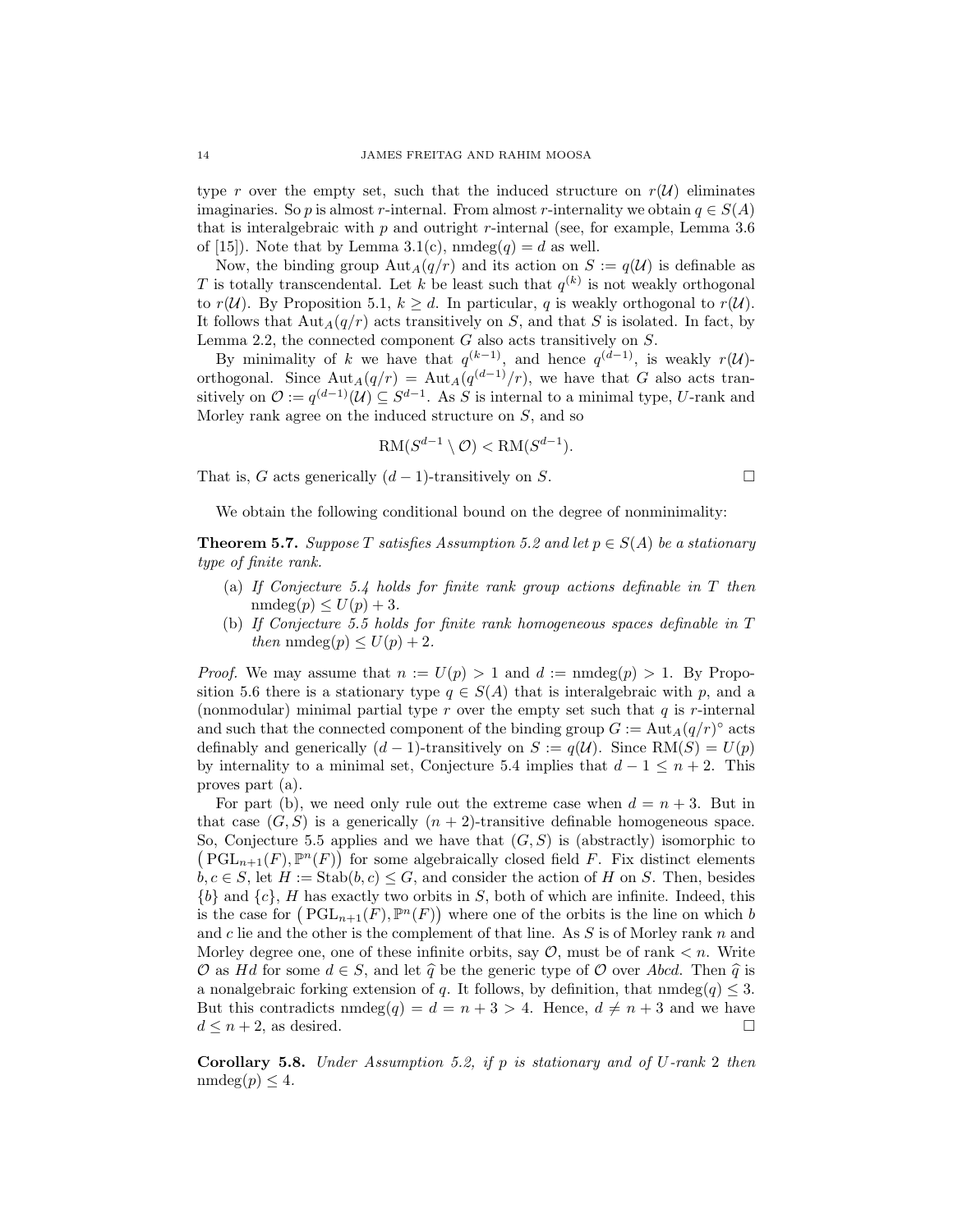*Proof.* In proving Theorem 5.7(b) we only applied Conjecture 5.5 to a group action  $(G, S)$  where RM $(S) = U(p)$ . But, when RM $(S) = 2$ , Conjecture 5.5 is a theorem of Altınel and Wiscons [1].  $\Box$ 

Actually we get more from the proof of Theorem 5.7. We only applied the Borovik-Cherlin conjectures to group actions arising from internality to a nonmodular minimal type-definable set. So one would expect that in cases where one understands well the nonmodular minimal types one could prove the conjectures outright for the relavant group actions and thus deduce the bound on degree of nonminimality. And indeed, this is what we do in the next sections; we prove that Conjecture 5.5 holds for algebraic groups in characteristic 0 and use that to deduce the bound nmdeg $(p) \le U(p) + 2$  in differentially closed fields and compact complex manifolds. With a bit more work, we will get that down to  $U(p) + 1$  in these theories.

Remark 5.9. It is worth pointing out that the existence, unconditionally and in general, of some bound on nmdeg in terms of U-rank can be deduced from the above methods. Indeed, it is shown in [3, Corollary 2.1 and Lemma 1.20] that there is a function  $\tau : \omega \to \omega$  such that whenever  $(G, S)$  is a transitive finite rank group action that is generically k-transitive then  $k \leq \tau(\text{RM}(S))$ . (Conjecture 5.4) is that  $\tau(n) = n + 2$  works.) It follows, under Assumption 5.2 and using the above methods, that  $\text{nmdeg}(p) \leq \tau(U(p)) + 1$ .

### 6. THE BOROVIK-CHERLIN CONJECTURE IN  $ACF_0$

As has been suggested in various places [3, 1, 4], one should be able to prove the conjectures of Borovik and Cherlin for algebraic groups in characteristic zero using the work of Popov [30] to deal with simple linear algebraic groups and then using the O'Nan-Scott Theorem of Macpherson and Pillay [21] to reduce to the simple case. As we have not seen this carried out, we will do so here in some detail.

We work throughout this section in a sufficiently saturated  $\mathcal{U} \models \text{ACF}_0$ .

First, we verify that that the finite Morely rank notion of generic transitivity given in Definition 5.3 agrees with that introduced by Popov [30] for algebraic groups.

**Lemma 6.1.** Suppose G is an algebraic group and  $\alpha$  :  $G \times S \rightarrow S$  is an algebraic action of G on an irreducible variety S. Then, for all  $n \geq 1$ , the action  $\alpha$  is generically n-transitive in the sense of definition 5.3 if and only if the induced  $action of G on S<sup>n</sup> has a Zariski open orbit.$ 

*Proof.* Since Morley rank agrees with dimension in  $ACF_0$ , and a proper subvariety of an irreducible variety is of strictly smaller dimension, the existence of a Zariski open orbit for the action of G on  $S<sup>n</sup>$  does imply generic *n*-transitivity of  $(G, S)$ . For the converse, assume  $\mathcal{O} \subseteq S^n$  is an orbit of  $(G, S^n)$  whose complement is of strictly smaller dimension. In particular,  $\mathcal O$  is Zariski dense in  $S^n$ . We show that  $\mathcal O$  is Zariski open. Being a definable Zariski dense set, it does contain a nonempty Zariski open subset, U. Fix  $u \in U$ . For any  $a \in \mathcal{O}$  there is  $g \in G$  such that  $\alpha(g, u) = a$ . Now,  $f := \alpha(g, -) : S^n \to S^n$  is an algebraic automorphism that preserves  $\mathcal{O}$ , and hence  $f(U)$  is Zariski open, contains a, and is contained in  $\mathcal{O}$ . We have shown that every element of  $\mathcal O$  has a Zariski open neighbournhood contained in  $\mathcal{O}$ . This implies that  $\mathcal{O}$  is Zariski open, as desired.  $\Box$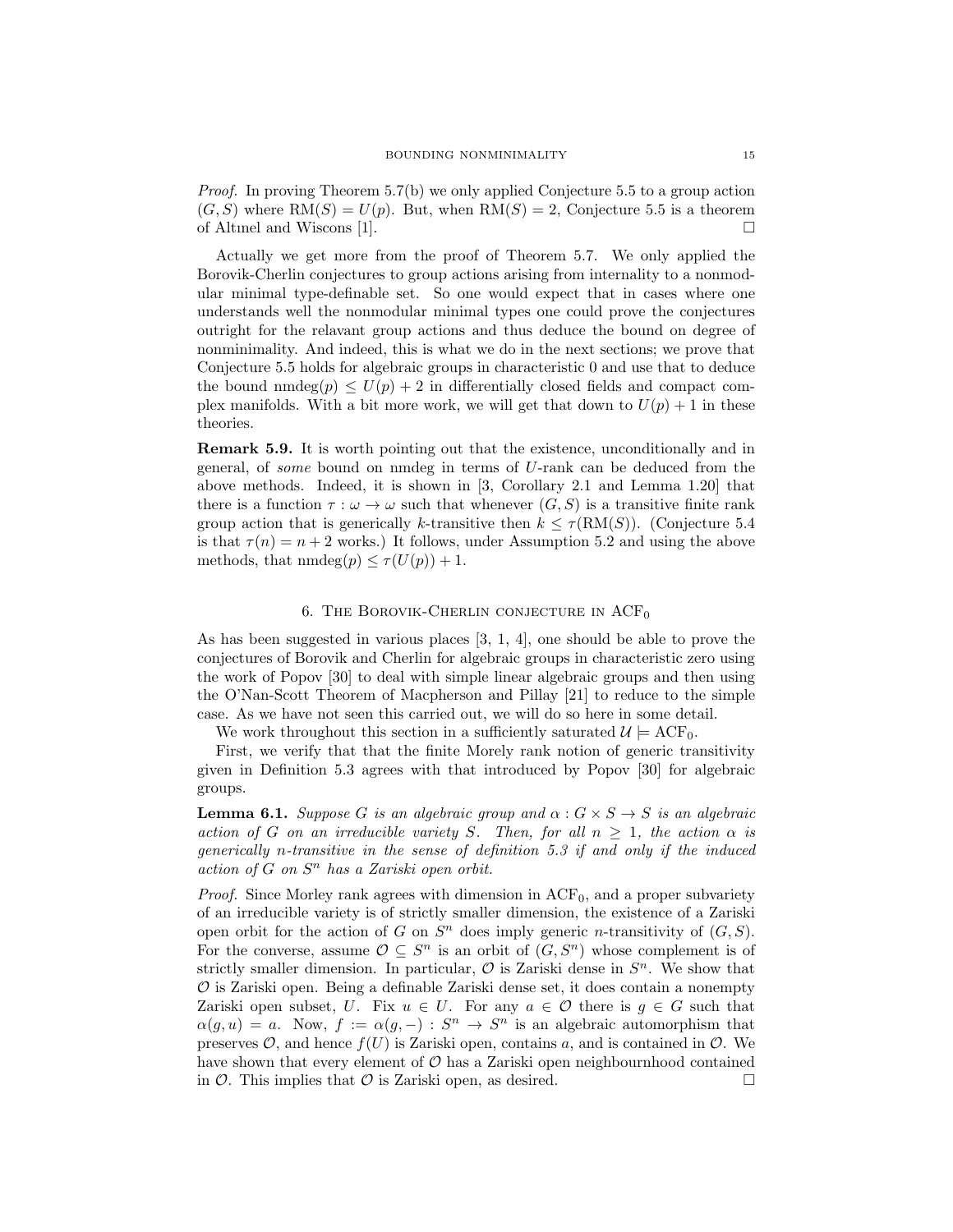6.1. The case of simple linear algebraic groups. We explain how Conjecture 5.5 for simple linear algebraic groups in charactertistic zero can be deduced from the statements and arguments appearing in Popov [30].

**Theorem 6.2.** Suppose  $\alpha$  :  $G \times S \rightarrow S$  is an algebraic action of a simple linear algebraic group on a positive-dimensional irreducible variety in characteristic zero. If  $\alpha$  is transitive and generically  $(n + 2)$ -transitive then  $\alpha$  is isomorphic to the natural action of  $\mathrm{PGL}_{n+1}$  on  $\mathbb{P}^n$ .

*Proof.* As in [30], by the *generic transitivity degree of*  $\alpha$ , denoted by gtd( $\alpha$ ) or gtd(G, S), we mean the supremum among all  $d \geq 0$  such that  $\alpha$  is generically d-transitive. We are given that  $\text{gtd}(\alpha) \geq n+2$ .

We proceed by induction on n. For the  $n = 1$  case we use the fact that the faithful linear algebraic group actions on curves are completely classified as the natural action of the additive or multiplicative group on the affine line, the semidirect product of the two acting by affine transformations, or  $PGL_2$  acting on  $\mathbb P$  by projective transformations. Of these, only the last is generically 3-transitive. So we may assume that  $n > 1$ .

Let K be an algebraically closed subfield over which  $\alpha$  is defined. Fix  $x_0 \in S(K)$ and let  $H := \text{Stab}(x_0)$ . This is a proper closed subgroup of G over K. As  $\alpha$ is transitive, we have a G-equivariant isomorphism between  $G/H$  and S given by  $gH \mapsto \alpha(g, x_0)$ . So we may as well assume that  $S = G/H$  and  $\alpha$  is the natural action of G on  $G/H$ .

Theorem 1 of [30] gives upper bounds on the generic transitive degree of the possible actions of a linear algebraic group depending on its classification-type. In particular, there are only two types of simple linear algebraic groups that admit actions of generic transitive degree greater than 3. As  $\text{gtd}(\alpha) \geq n+2 > 3$ , this applies to  $\alpha$ , and the two possibilities are:

(i) G is of type  $E_6$ , and  $\text{gtd}(\alpha) = 4$ , or

(ii) G is of type  $A_{\ell}$  and  $\text{gtd}(\alpha) \leq \ell + 2$ .

We first rule out case (i). Indeed, if G is of type  $E_6$  then it is of dimension 78 and one has an explicit list of the classification-types (and hence dimensions) of the maximal proper closed subgroups of  $G$  – see, for example, Table 1 of [20]. In particular, one sees that dim( $H$ )  $\leq$  22, and hence  $n = \dim(G/H) > 3$ . But then  $\text{gtd}(\alpha) = 4$  contradicts  $\text{gtd}(\alpha) \geq n + 2$ .

Therefore G is of type  $A_{\ell}$ , and so, being simple,  $G = \text{PGL}_{\ell+1}$ . Our strategy now is to show that H must be a maximal standard parabolic<sup>3</sup> subgroup  $P \leq \mathrm{PGL}_{\ell+1}$ , in which case the action of  $PGL_{\ell+1}$  on the cosets of P agrees with its action on a grassmanian, and one can deduce that the only way that action can be of generic transitivity degree  $\geq n+2$  is if  $n = \ell$  and  $\text{PGL}_{n+1}/P = \mathbb{P}^n$ .

Let  $H'$  be a maximal proper closed subgroup of G containing  $H$ . The projection  $G/H \to G/H'$  is G-equivariant, and hence, by Lemma 2(i) of [30],

$$
\text{gtd}(G, G/H') \ge \text{gtd}(G, G/H) \ge n + 2.
$$

If  $\dim(G/H') = d < n$  then we get  $\gcd(G, G/H') > d+2$ , which contradicts the inductive hypothesis that  $(G, G/H')$  is isomorphic to  $(PGL_{d+1}, \mathbb{P}^d)$ . So  $d = n$  and H is of finite index in H'. It follows that  $G/H \to G/H'$  is a finite étale cover.

<sup>&</sup>lt;sup>3</sup>A closed subgroup is *parabolic* if the quotient is projective and is *standard* if it contains the subgroup of upper triangular matrices in G.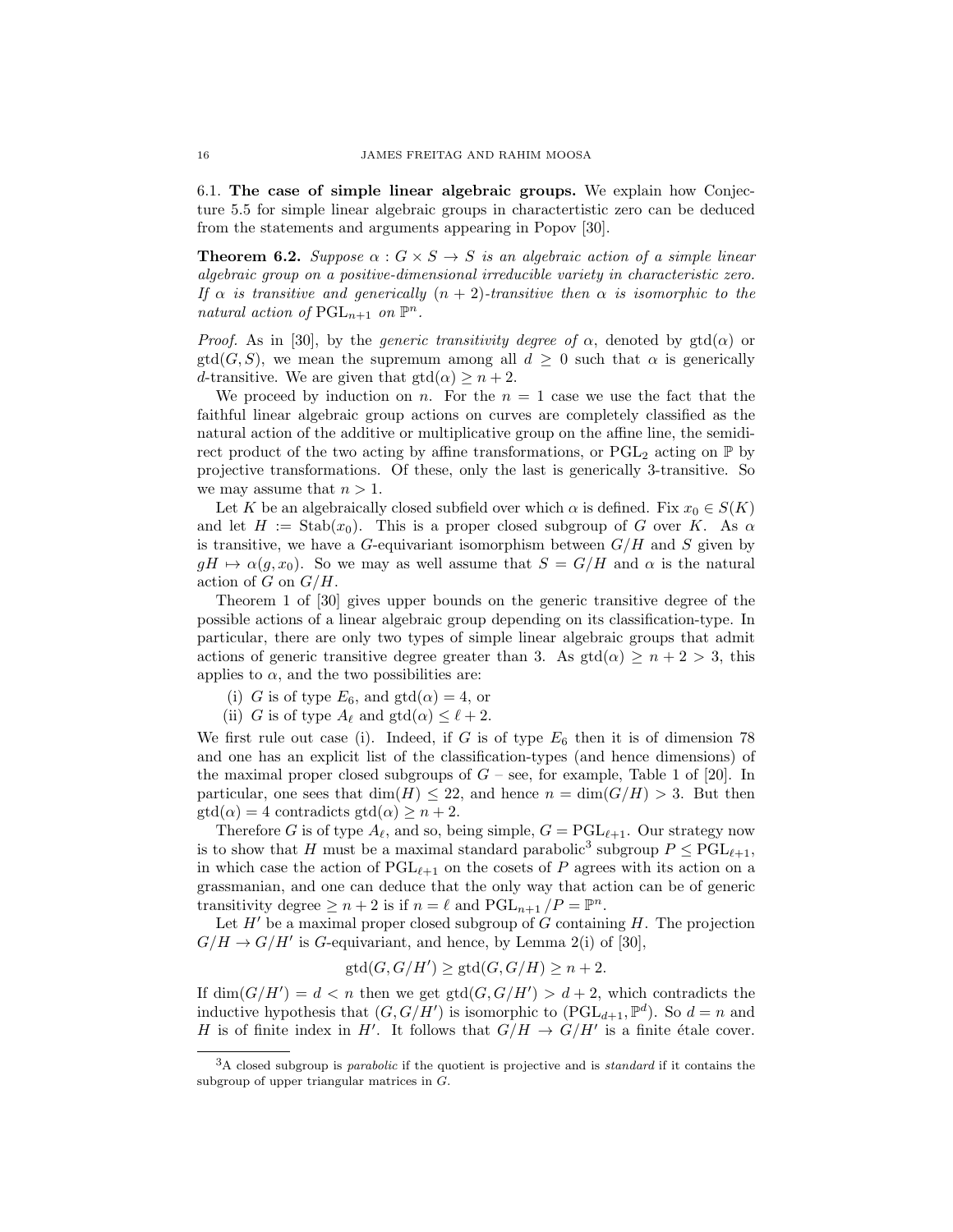Hence, if we prove that  $G/H' = \mathbb{P}^n$  then it would follow that  $H = H'$ . So it suffices to prove the result for  $(G, G/H')$ . That is, we may assume  $H = H'$  is a maximal proper closed subgroup of G.

It is a fact that for maximal proper closed subgroups, either the connected component is reductive or the subgroup is parabolic – see [13, §30.4]. Let  $H^{\circ}$  be the connected component of H. By Lemma 2(ii) of [30], we have that  $\text{gtd}(G : G/H) =$  $\text{gtd}(G: G/H^{\circ})$ . Now, if  $H^{\circ}$  were reductive, then by Lemma 6 of [30] we would have  $\text{gtd}(G: G/H^{\circ}) = 1$ , contradicting that it is  $\geq n+2$ . Hence  $H^{\circ}$  is not reductive and H is parabolic. (Note that this implies  $H = H^{\circ}$ , see [13, §23.1 Corollary B].)

Every parabolic subgroup is conjugate to a standard one  $(13, §29.3)$ . As conjugation induces a G-equivariant algebraic isomorphism, we may assume that  $H = P$ is a standard parabolic subgroup. Now, it is well known that a standard parabolic subgroup  $P \leq \text{PGL}_{\ell+1}$  is the stabiliser of a (partial) flag in  $\mathbb{A}^{\ell+1}$  under the natural action of  $GL_{\ell+1}$ , and so the homogeneous space  $PGL_{\ell+1}/P$  is a flag variety. When  $P$  is maximal (as  $H$  is), the flag is of length 1; it is just a dimension  $m > 0$  proper subspace of  $\mathbb{A}^{\ell+1}$ . Hence, in that case,  $PGL_{\ell+1}/P$  is the grassmannian  $\text{GR}(m, \ell + 1)$ . So  $(G, G/H) = (\text{PGL}_{\ell+1}, \text{GR}(m, \ell + 1))$ . In particular,  $n = \dim \text{GR}(m, \ell + 1) = m(\ell + 1 - m)$ . The generic transitivity degree of  $(PGL_{\ell+1}, GR(m,\ell+1))$  is computed in Theorem 3 of [30] to be the greatest integer bounded above by  $\frac{(\ell+1)^2}{m(\ell+1-m)}$ . As gtd $(G, G/H) \geq n+2$ , we get that

 $| (\ell + 1)^2$  $\vert \geq m(\ell+1-m)+2$ . It is easily checked that this forces  $m=1$ .

 $m(\ell+1-m)$ So  $n = \ell$  and the action of G on  $G/H$  is that of  $PGL_{n+1}$  on  $GR(1, n+1) = \mathbb{P}^n$ .  $\Box$ 

# 6.2. The general case. We now establish Conjecture 5.5 for  $ACF_0$ .

**Theorem 6.3.** Suppose, in  $ACF_0$ , we have a definable connected homogeneous space  $(G, S)$  with S of dimension  $n > 0$ . If G acts generically  $(n + 2)$ -transitively on S then  $(G, S)$  is definably isomorphic to  $( \text{PGL}_{n+1}, \mathbb{P}^n)$ .

Proof. First of all, as a consequence of the Weil group-chunk (or rather homogeneousspace-chunk) theorem [34], we know that  $(G, S)$  is definably isomorphic to an algebraic group action. That is, we may assume  $\alpha : G \times S \to S$  is an algebraic action of an algebraic group on an irreducible variety – which is faithful, transitive, and generically  $(n + 2)$ -transitive – and we aim to prove that  $\alpha$  is isomorphic (as an algebraic group action) to the natural action of  $PGL_{n+1}$  on  $\mathbb{P}^n$ .

Again we proceed by induction on n. When  $n = 1$  we only have, besides the linear algebraic group actions on curves (of which, as mentioned in the previous section, only the action of  $PGL_2$  on  $\mathbb P$  is generically 3-transitive), the action of an elliptic curve on itself (which, being regular, has generic transitive degree 1). So we may assume that  $n > 1$ .

Next, we reduce to the *definably primitive* case, meaning that there is no nontrivial definable equivalence relation  $E$  on  $S$  that is  $G$ -equivariant in the sense that  $E(x, y) \iff E(gx, gy)$  for all  $g \in G$ . This reduction is actually effected in general for finite Morley rank groups by Borovik and Cherlin in [3] (see the bottom of page 35), but the situation is much simpler in the case of algebraic groups. Indeed, exactly as in the proof of Theorem 6.2, transitivity along with the induction hypothesis and the simple-connectedness of  $\mathbb{P}^n$ , allows us to reduce to the case that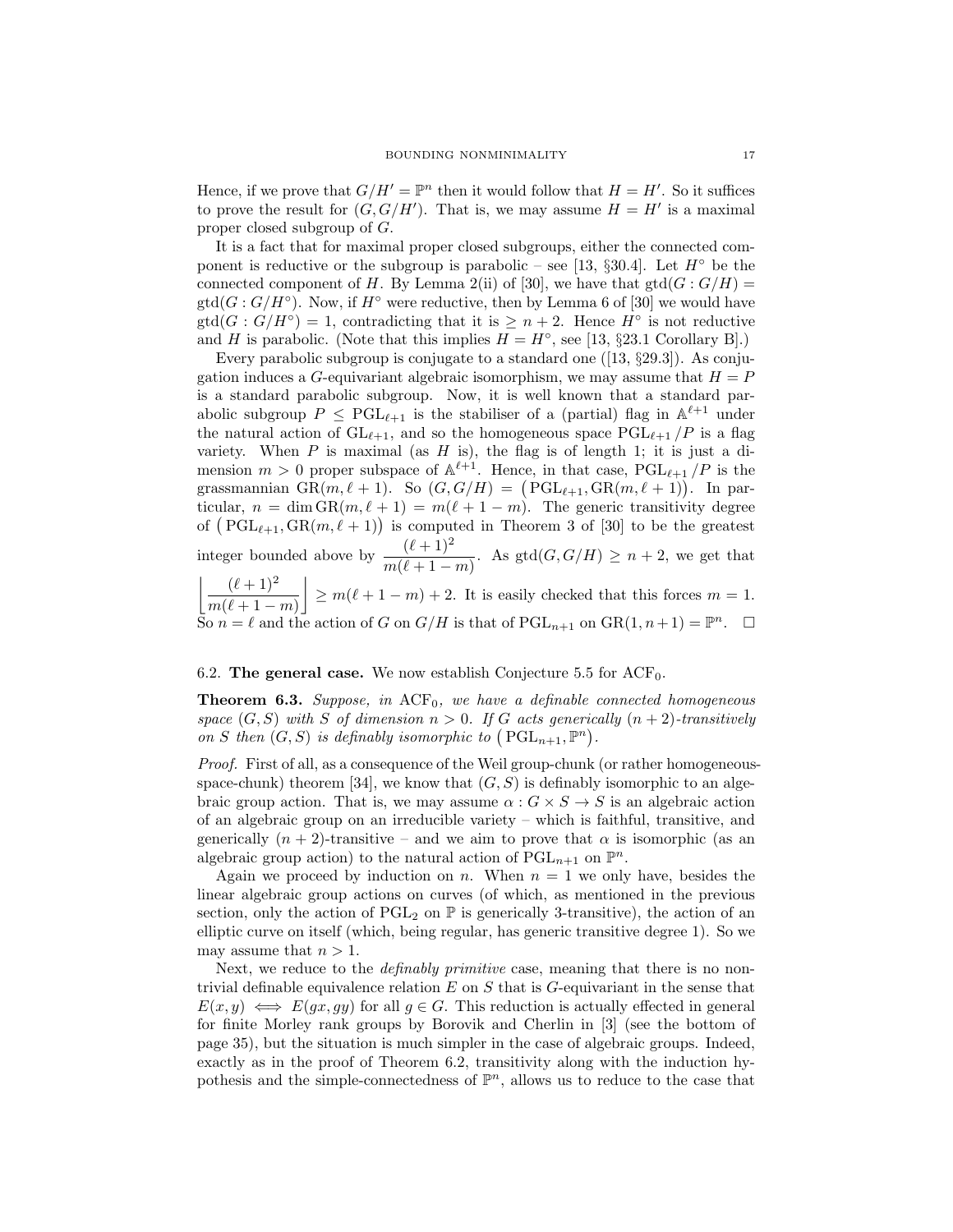$(G, S) = (G, G/H)$  where H is a maximal proper closed subgroup of G. As all definable subgroups of G are closed, we have that  $H$  is a maximal proper definable subgroup. But this is equivalent to  $(G, G/H)$  being definably primitive.

So we may assume that  $(G, S)$  is definably primitive. This puts us into the context of the O'Nan-Scott theorem of Macpherson and Pillay, namely [21, Theorem 1.1, which we now use to reduce to  $G$  being a simple linear algebraic group.

Let B be the *definable socle* of  $G$ , that is, the subgroup generated by the minimal normal definable subgroups of G. Then, by standard finite Morley rank techniques, B is itself definable. The O'Nan-Scott theorem gives a list of possibilities, labelled as  $1, 2, 3, 4a(i), 4a(ii), 4b$  in [21, Theorem 1.1], for the structure of  $B$  and how close G is to B. Before dealing with the various cases individually (and even stating what they are) let us point out that, as explained right after the statement of Theorem 1.1 in [21], the fact that G is connected already rules out cases  $4a(i)$  and  $4b$ , and so we will not discuss these.

In case 1 of  $[21,$  Theorem 1.1, B is either torsion-free divisible or an elementary abelian  $p$ -group. The known structure of commutative algebraic groups in characteristic zero rules out the latter (see for example Theorem 5.3.1 of [5]). In the torsion-free divisible case we have Lemma 3.2 of [3] which tells us that  $RM(G) \leq n^2 + n$ . But generic  $(n+2)$ -transitivity implies that  $RM(G) \geq (n+2)n$ . This contradiction rules out case 1.

We are left with three cases, namely 2, 3, and  $4a(i)$  of [21, Theorem 1.1], which we now finally state:

- 2. B is noncommutative simple, acts regularly on  $S$ , and  $G$  is an extension of B by a subgroup  $H \leq$  Aut B such that  $H \cap B = (e)$ , or
- 3. B is noncommutative simple and  $B \le G \le \text{Aut } B$ , or
- 4a(ii).  $B = T_1 \times T_2$  where  $T_1, T_2$  are (definably isomorphic) infinite simple noncommutative definable normal subgroups of  $G$  both acting regularly on  $S$ , and  $B \le G \le W$  where W is an extension of B by  $(\text{Aut } T_1/T_1) \times \text{Sym}_2$ .

Here, for a simple group T we view  $T \leq \text{Aut } T$  with elements acting by conjugation. Of course, the actual Theorem 1.1 in [21] gives more information in each of these cases; we have only recorded what we require.

We first argue that, in all three cases,  $G = B$ . This is because for a simple linear algebraic group T, the outer automorphism group  $\text{Aut } T/T$  is finite (see [13,  $\S 27.4$ ). Note that B in cases 2 and 3, and  $T_1, T_2$  in case 4a(ii), are simple linear algebraic groups as they are simple noncommutative definable subgroups of the algebraic group  $G$ . So, inspecting the three cases, we see that in each of them  $G$  is a finite extension of B. But then connectedness forces  $G = B$ .

Case 2 is therefore impossible as  $G$  acting regularly on  $S$  is incompatible with it acting generically  $(n + 2)$ -transitively. Case  $4a(i)$  is also impossible for similar reasons: as  $T_1$  and  $T_2$  act regularly on  $S, G = T_1 \times T_2$  would imply that dim  $G = 2n$ , again contradicting generic  $(n + 2)$ -transitivity (which implies dim  $G \ge (n + 2)n$ ).

So we are in case 3 and  $G = B$  is itself a simple linear algebraic group. Theorem 6.2 applies, and  $(G, S) = (PGL_{n+1}, \mathbb{P}^n)$ , as desired.  $\Box$ 

#### 7. Differentially closed fields

Equipped with the truth of Conjecture 5.5 in  $ACF_0$ , we can now established the desired upper bound on degree of minimality in theories where  $ACF_0$  is the site of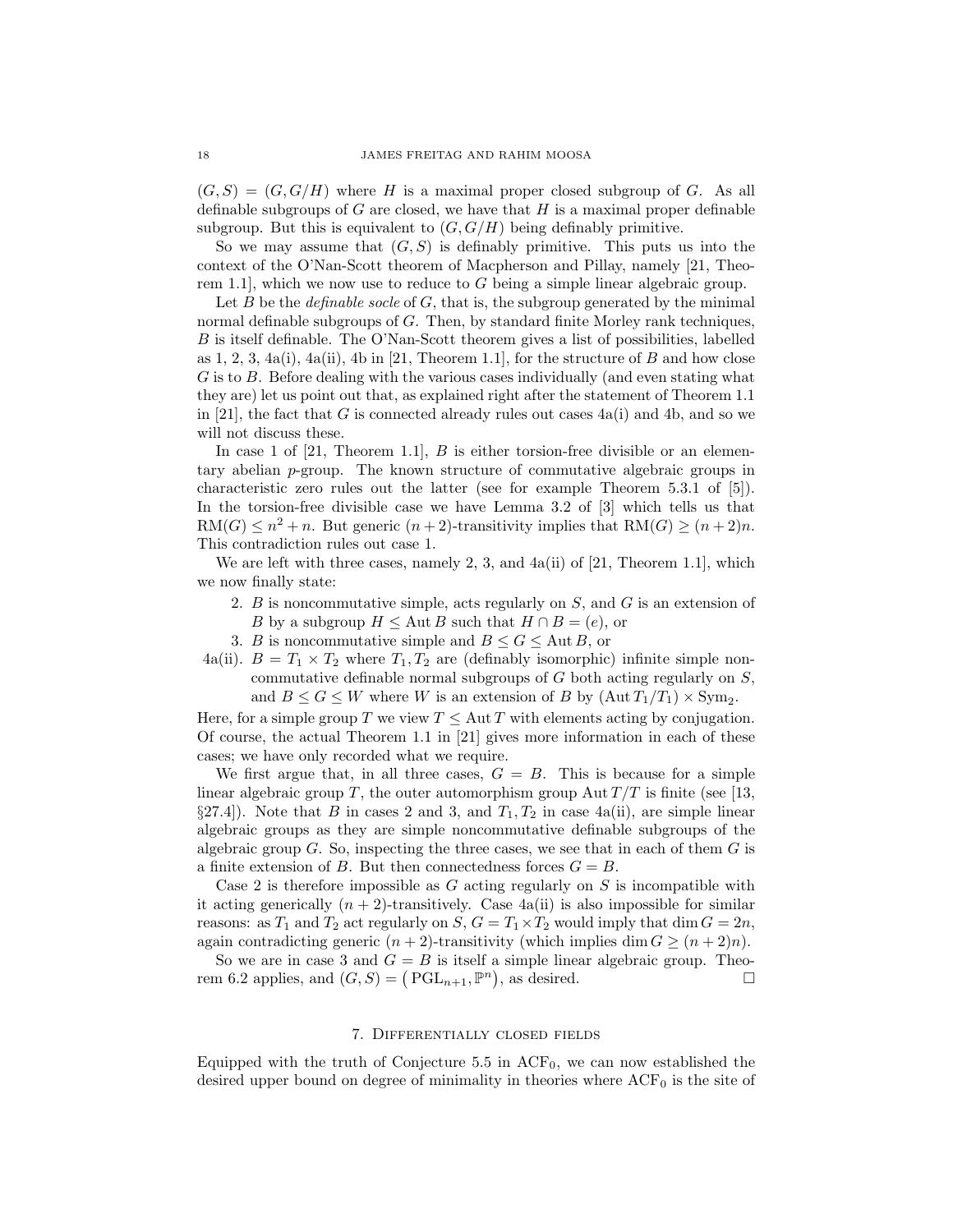all nonmodular minimal types. For concreteness we here only consider  $DCF_0$ , the theory of differentially closed fields of characteristic zero.

We work in a saturated model  $\mathcal{U} \models DCF_0$  with field of constants C.

We begin by improving Proposition 5.1 to a strict inequality:

**Proposition 7.1.** Suppose  $p \in S(A)$  is stationary nonalgebraic type of finite rank that is C-internal and weakly C-orthogonal. Then

$$
\mathrm{nmdeg}(p) < \min\{k : p^{(k)} \text{ is not weakly } \mathcal{C}\text{-orthogonal}\}.
$$

*Proof.* Since p is weakly C-orthogonal and C-internal, it is isolated. So  $S := p(\mathcal{U})$  is an A-definable set. Since p is nonalgebraic and C-internal, there is  $k > 0$  such that  $p^{(k)}$  is not weakly C-orthogonal. Let k be minimal such, fix  $(a_1, \ldots, a_k) \models p^{(k)}$ , and let  $B := Aa_1, \ldots, a_{k-1}$ . We have seen, in the proof of Proposition 5.1, that  $tp(a_k/B)$  admits a proper fibration  $tp(b/B)$  where  $b \in C$ . Write  $b = f(a_k)$  where  $f: X \to Y$  is a B-definable surjective function with  $a_k \in X \subseteq S$  and  $b \in Y \subseteq C$ .

Since  $a_k \notin \text{acl}(Bb)$ , the fibre  $f^{-1}(b)$  is not finite. By elimimination of the infinity quantifier, we may, by shrinking  $Y$  if necessary, assume that none of the fibres of f are finite. On the other hand, since by stationarity at most one of the fibres can have Morley rank equal to that of S, and f has infinitely many fibres as  $b \notin \text{acl}(B)$ , we may shrink Y further if necessary so that all the fibres are of Morley rank strictly less than RM(S). It follows that for every  $c \in Y$  there is  $a \in f^{-1}(c)$  such that tp( $a/Be$ ) is a nonalgebraic forking extension of tp( $a/A$ ) = p.

Now, by stable embeddability, Y is  $(B \cap C)$ -definable in the pure field  $(C, +, \times)$ , and hence must have an acl( $B \cap C$ )-point, say c. Let  $a \in f^{-1}(c)$  be such that  $tp(a/Be)$  is a nonalgebraic forking extension of p. As  $c \in \text{acl}(Aa_1, \ldots, a_{k-1}),$  we have that  $tp(a/Aa_1, \ldots, a_{k-1})$  is a nonalgebraic forking extension of p. That is,  $\text{nmdeg}(p) \leq k - 1.$  □

**Theorem 7.2.** For every stationary finite rank type  $p \in S(A)$  in DCF<sub>0</sub>,

$$
\mathrm{nmdeg}(p) \le U(p) + 1.
$$

Proof. The general strategy is that of Theorem 5.7(b) but using the fact that the Borovik-Cherlin Conjecture holds of homogeneous spaces defined in the constants (by Theorem 6.3). We get a bound that is one less than that of Theorem 5.7(b) because we use the strict inequality of Proposition 7.1 in place of the non-strict one of Proposition 5.1. But here are some details.

Let  $d := \text{nmdeg}(p)$ . We may as well assume that  $d > 1$ . It follows by Proposition 3.3 that  $p$  is almost internal to some nonmodular minimal type, and hence by the Zilber trichotomy in DCF<sub>0</sub>, we have that p is almost C-internal. By Lemma 3.1(c) interalgebraicity does not change the degree of nonmininimality, so we may assume that p is C-internal. On the other hand, by Proposition 5.1 and the fact that  $d > 1$ , we must have that p is weakly C-orthogonal. So Proposition 7.1 applies. Following the proof of Proposition 5.6, but using 7.1 instead of 5.1, we see that if we let  $G = \text{Aut}_A(p/\mathcal{C})^{\circ}$  be the connected component of the binding group, and  $S := p(\mathcal{U}),$ then  $(G, S)$  is a definable homogeneous space that is generically d-transitive. The improvement here over Proposition 5.6 is that we have obtained one higher level of generic transitivity.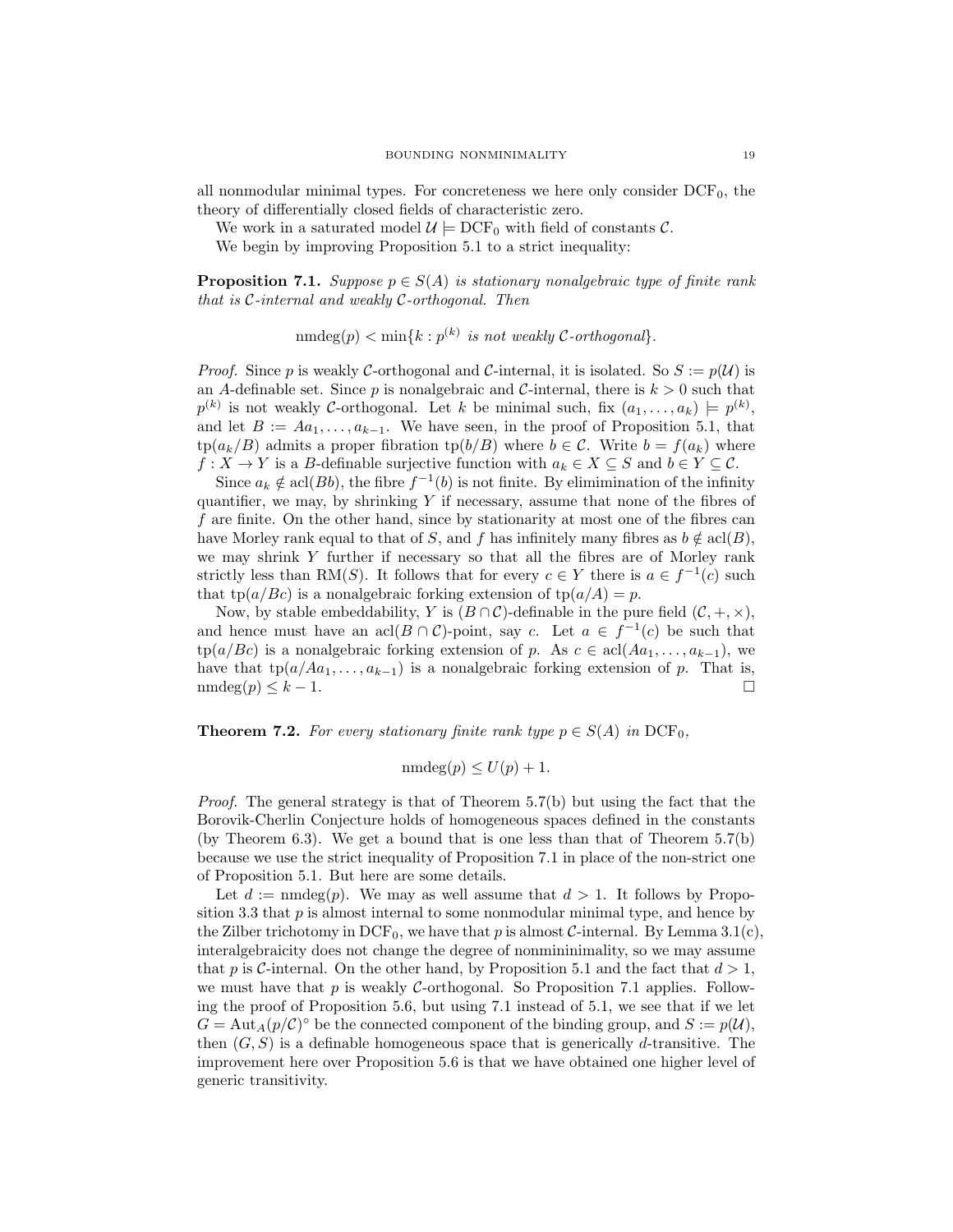Now,  $(G, S)$  is definably isomorphic (over possibly additional parameters) to some  $(\widehat{G}, \widehat{S})$  definable in  $(\mathcal{C}, +, \times)$ . This is because  $(\mathcal{C}, +, \times)$  is purely stably embedded. So  $(\widehat{G}, \widehat{S})$  is a connected homogeneous space definable in ACF<sub>0</sub> with  $\dim \widetilde{S} = U(p) =: n > 0$  that is generically d-transitive.

Suppose toward a contradiction that  $d \geq n+2$ . So, by Theorem 6.3,  $(\widehat{G}, \widehat{S})$ , and hence  $(G, S)$ , is definably isomorphic to  $(PGL_{n+1}(\mathcal{C}), \mathbb{P}^n(\mathcal{C}))$ . But, as in the proof of Theorem 5.7(b), this implies that  $d \leq 3$  which would force  $n \leq 1$  and hence  $d = 0$ by convention. This contradiction proves that  $d \leq n+1$ , as desired.  $\Box$ 

Note that while we obtain the desired bounds on degree of nonminimality in  $DCF<sub>0</sub>$ , we do not resolve the Borovik-Cherlin conjectures in this theory.

# 8. Compact complex manifolds

The arguments we gave to prove the bound on nonminimality in  $DCF<sub>0</sub>$  work in any theory where the Zilber trichotomy holds; namely, where there is a stably embedded pure algebraically closed field of characteristic zero to which every nonmodular minimal type is nonorthogonal. So we obtain the analogue of Theorem 7.2 for the theory of compact complex manifolds:

#### **Theorem 8.1.** For every stationary finite rank type  $p \in S(A)$  in CCM,

$$
\mathrm{nmdeg}(p) \le U(p) + 1.
$$

We leave it to the reader to check the details. But it turns out that, unlike in  $DCF_0$ , we can prove the Borovik-Cherlin conjecture itself in CCM. Indeed, the proof for  $ACF<sub>0</sub>$  that we gave in Section 6 works more generally for groups definable in CCM. We give a few brief explanations here.

First of all, CCM is the theory of the multi-sorted structure  $A$  where there is a sort for each compact complex analytic space and where the language consists of a predicate for each closed analytic subset of a finite cartesian product of sorts. The theory has many nice properties: it admits the elimination of quantifiers and imaginaries, each sort is of finite Morley rank, and a Zilber trichotomy holds of the strongly minimal sets. It is an expansion of  $ACF_0$  in the sense that the complex field  $(\mathbb{C}, +, \times)$  is purely stably embedded in the sort of the projective line. The standard model is not saturated, and some complications arise from the fact that one has to work in a sufficiently saturated elementary extension  $A' \succeq A$  whose sorts are not complex analytic spaces. Each sort is, however, endowed with a noetherian Zariski topology whose closed sets come from definable families of closed anlaytic sets in the standard model. See [24] for a detailed survey of the subject.

The groups definable in CCM are well understood – they are precisely the meromorphic groups studied in [11, 29, 2, 31]. In the standard model they are a natural generalisation of algebraic groups to the meromorphic category: complex Lie groups with a finite covering by Zariski open subsets of irreducible compact complex spaces such that the transition maps and the group operation extend to meromorphic maps. This notion was extended to the saturated universe  $\mathcal{A}'$  in [2, Definition 4.3], which we leave the reader to consult for a precise definition. In any case, every group definable in  $\mathcal{A}'$  admits the structure of a meromorphic group. Coming out of [11, 29, 2, 31] is a Chevellay-type structure theorem for meromorphic groups that allows the arguments of the previous section to extend from  $ACF_0$  to CCM.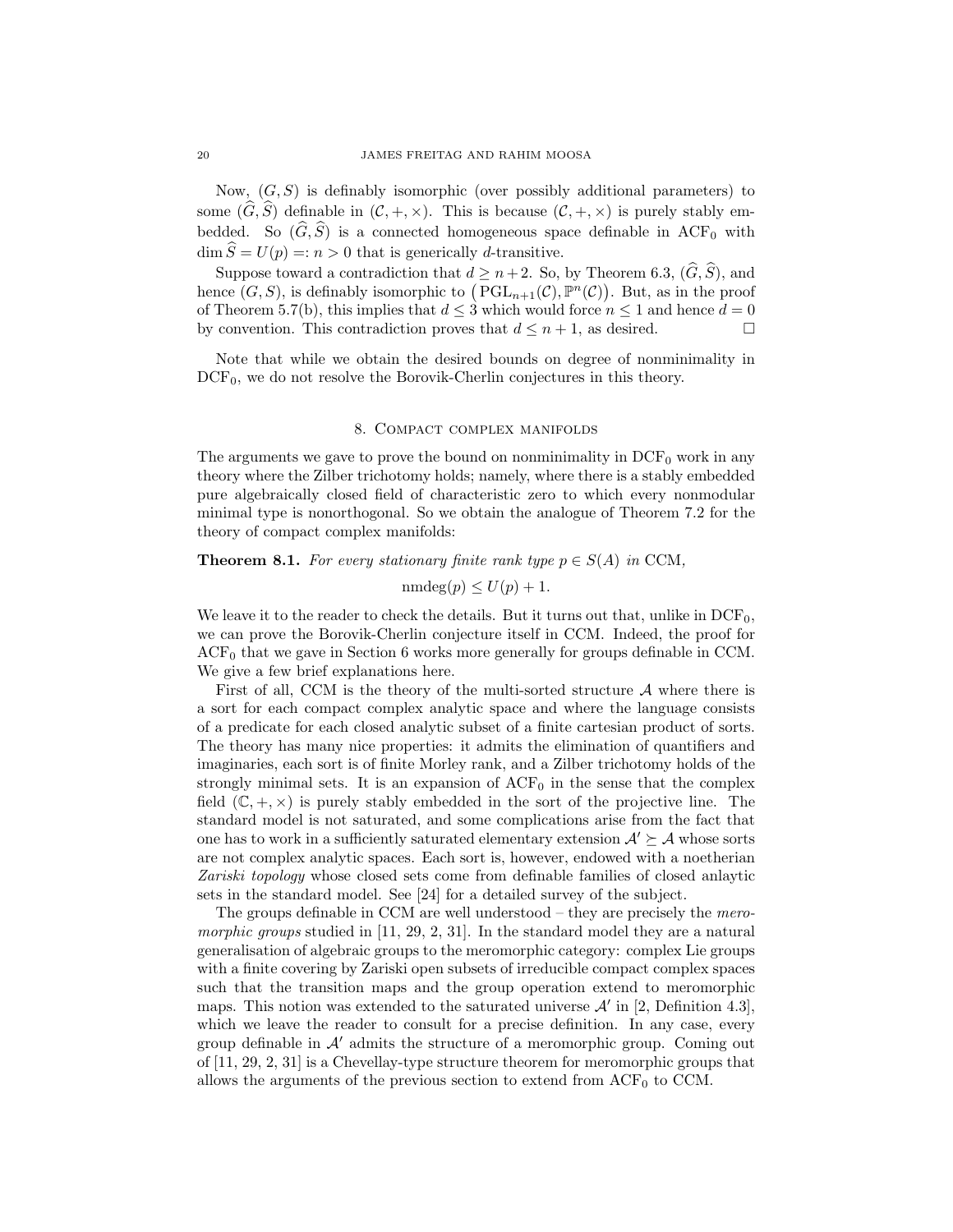#### Theorem 8.2. Conjecture 5.5 holds of homogeneous spaces definable in CCM.

Proof. Inspecting the proof of Theorem 6.3 we see that all we require is the following three facts about meromorphic groups:

- (1) all meromorphic homogeneous spaces  $(G, S)$ , with dim  $S = 1$ , are algebraic,
- $(2)$  no infinite meromorphic group is an elementary abelian p-group, and
- (3) every simple noncommutative meromorphic group is a simple linear algebraic group.

Indeed, given these, the reduction in §6.2 to simple linear algebraic groups goes through verbatum.

So it remains to verify the above properties of meromorphic groups.

In  $A'$  every 1-dimensional set is algebraic; this is the nonstandard Riemann existence theorem of [23]. It is also shown there that  $\mathbb{C}(\mathcal{A}')$  is the only infinite field definable in  $A'$ . Property (1) follows from these facts together with the classification of strongly minimal homogeneous spaces (see [28, 1.6.25]).

In  $A'$  every meromorphic group arises as a nonstandard fibre of a definable family of meromorphic groups in the standard model. So if there did exist an infinite meromorphic group that is an elementary abelian  $p$ -group, then there would exist a standard one. By the Chevellay-type structure theorem of [29], every standard commutative meromorphic group is an extension of a complex torus by a commutative complex linear algebraic group, and hence is not an elementary abelian  $p$ -group. This verifies  $(2)$ .

Finally, for (3), we apply the nonstandard Chevellay-type structure theorem for meromorphic groups in  $\mathcal{A}'$  established in [2, 31]. This says that every meromorphic group is the extension of a (commutative) definably compact<sup>4</sup> meromorphic group by a linear algebraic group. In particular, if G is a simple meromorphic group then it is either linear algebraic or commutative. □

#### **REFERENCES**

- [1] Tuna Altınel and Joshua Wiscons. Recognizing pgl 3 via generic 4-transitivity. Journal of the European Mathematical Society, 20(6):1525–1559, 2018.
- [2] Matthias Aschenbrenner, Rahim Moosa, and Thomas Scanlon. Strongly minimal groups in the theory of compact complex spaces. J. Symbolic Logic, 71(2):529-552, 2006.
- [3] Alexandre Borovik and Gregory Cherlin. Permutation groups of finite Morley rank. In Model theory with applications to algebra and analysis. Vol. 2, volume 350 of London Math. Soc. Lecture Note Ser., pages 59–124. Cambridge Univ. Press, Cambridge, 2008.
- [4] Alexandre Borovik and Adrien Deloro. Binding groups, permutations groups and modules of finite morley rank. arXiv preprint arXiv:1909.02813, 2019.
- [5] Michel Brion. Some structure theorems for algebraic groups. In Algebraic groups: structure and actions, volume 94 of Proc. Sympos. Pure Math., pages 53–126. Amer. Math. Soc., Providence, RI, 2017.
- [6] Peter J. Cameron. Permutation groups, volume 45 of London Mathematical Society Student Texts. Cambridge University Press, Cambridge, 1999.
- [7] Guy Casale, James Freitag, and Joel Nagloo. Ax-Lindemann-Weierstrass with derivatives and the genus 0 Fuchsian groups. Ann. of Math.  $(2)$ , 192 $(3)$ :721–765, 2020.
- [8] Zoé Chatzidakis and Ehud Hrushovski. Model theory of difference fields. Trans. Amer. Math. Soc, 351:2997–3071, 1999.

<sup>&</sup>lt;sup>4</sup>We mean this as a group interpretable in  $\mathbb{R}_{an}$ , but in fact one can say more, see the discussion in the Introduction to [2].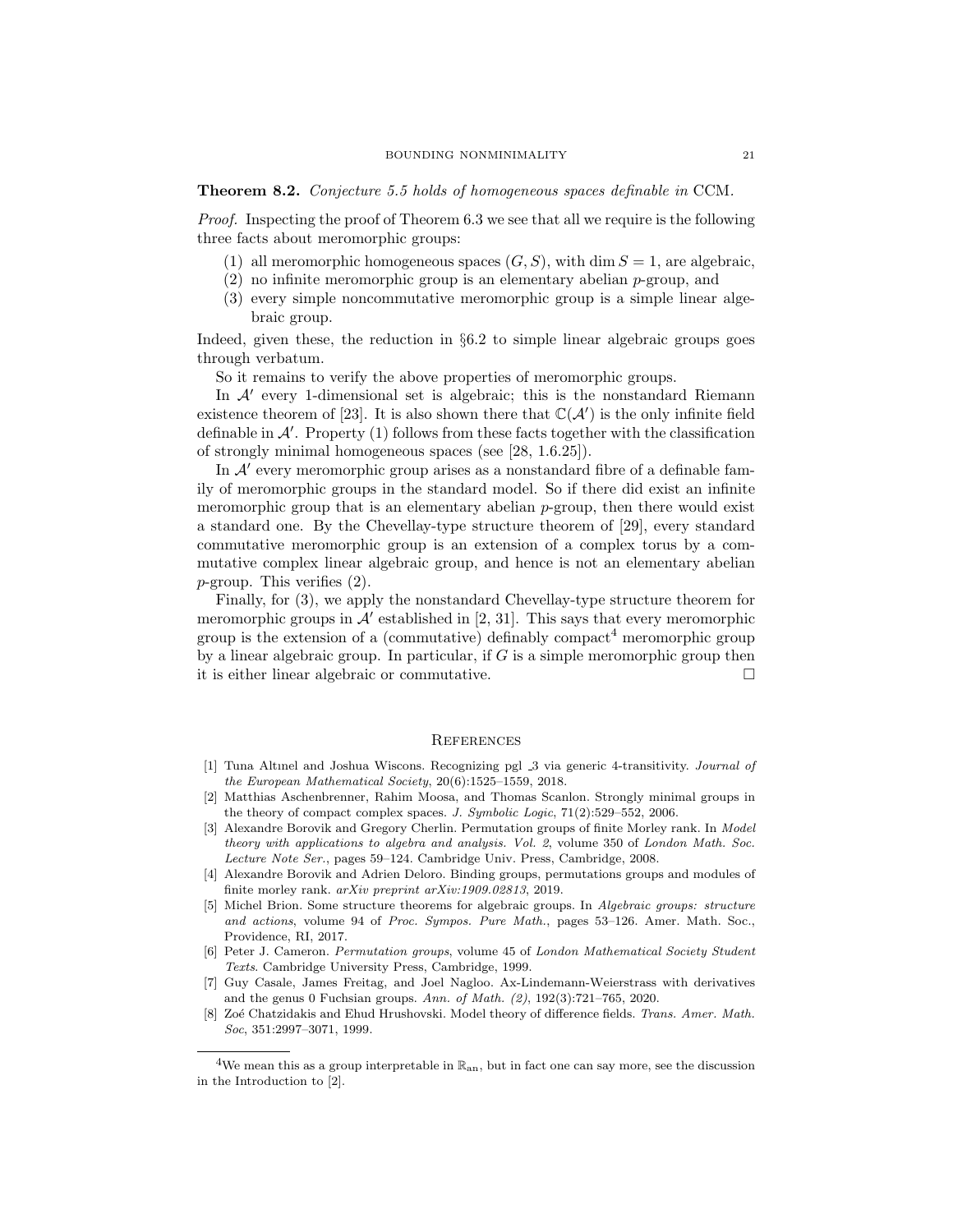- [9] Matthew Devilbiss and James Freitag. Generic differential equations are strongly minimal. Preprint, arXiv:2106.02627v2.
- [10] James Freitag and Thomas Scanlon. Strong minimality and the j-function. Journal of the European Mathematical Society, 20(1):119–136, 2017.
- [11] Akira Fujiki. On automorphism groups of compact Kähler manifolds. Invent. Math., 44(3):225–258, 1978.
- [12] Marshall Hall. On a theorem of Jordan. Pacific Journal of Mathematics, 4(2):219–226, 1954.
- [13] James E. Humphreys. Linear algebraic groups. Springer-Verlag, New York-Heidelberg, 1975. Graduate Texts in Mathematics, No. 21.
- [14] Rémi Jaoui. Generic planar algebraic vector fields are disintegrated. arXiv preprint arXiv:1905.09429, 2019.
- [15] Ruizhang Jin and Rahim Moosa. Internality of logarithmic-differential pullbacks. Trans. Amer. Math. Soc., 373(7):4863–4887, 2020.
- [16] Camille Jordan. Recherches sur les substitutions. Journal de Mathématiques Pures et Appliquées, 17:351-367, 1872.
- [17] Friedrich Knop. Mehrfach transitive operationen algebraischer gruppen. Archiv der Mathematik, 41(5):438–446, 1983.
- [18] Jerald J. Kovacic. An algorithm for solving second order linear homogeneous differential equations. J. Symbolic Comput., 2(1):3–43, 1986.
- [19] Omar León Sánchez and Rahim Moosa. Isolated types of finite rank: an abstract Dixmier-Moeglin equivalence. Selecta Math. (N.S.), 25(1): Paper No. 10, 10, 2019.
- [20] Martin W. Liebeck and Gary M. Seitz. The maximal subgroups of positive dimension in exceptional algebraic groups. Mem. Amer. Math. Soc.,  $169(802):vi+227$ ,  $2004$ .
- [21] Dugald Macpherson and Anand Pillay. Primitive permutation groups of finite morley rank. Proceedings of the London Mathematical Society, 3(3):481–504, 1995.
- [22] David Marker, Margit Messmer, and Anand Pillay. Model theory of fields. A. K. Peters/CRC Press, 2005.
- [23] Rahim Moosa. A nonstandard Riemann existence theorem. Trans. Amer. Math. Soc., 356(5):1781–1797, 2004.
- [24] Rahim Moosa. The model theory of compact complex spaces. In Logic Colloquium '01, volume 20 of Lect. Notes Log., pages 317–349. Assoc. Symbol. Logic, Urbana, IL, 2005.
- [25] Rahim Moosa and Anand Pillay. Some model theory of fibrations and algebraic reductions. Selecta Mathematica, 20(4):1067–1082, 2014.
- [26] Joel Nagloo. Algebraic independence of generic painlevé transcendents: PIII and PVI. Bulletin of the London Mathematical Society, 52(1):100–108, 2020.
- [27] Joel Nagloo and Anand Pillay. On the algebraic independence of generic painlevé transcendents. Compositio Mathematica, 150(04):668–678, 2014.
- [28] Anand Pillay. Geometric Stability Theory. Oxford University Press, 1996.
- [29] Anand Pillay and Thomas Scanlon. Meromorphic groups. Trans. Amer. Math. Soc., 355(10):3843–3859, 2003.
- [30] Vladimir L. Popov. Generically multiple transitive algebraic group actions. In Algebraic groups and homogeneous spaces, page 481–523. Tata Inst. Fund. Res. Stud. Math., Mumbai, 2007.
- [31] Thomas Scanlon. Nonstandard meromorphic groups. In Proceedings of the 12th Workshop on Logic, Language, Information and Computation (WoLLIC 2005), volume 143 of Electron. Notes Theor. Comput. Sci., pages 185–196. Elsevier Sci. B. V., Amsterdam, 2006.
- [32] Katrin Tent. Sharply n-transitive groups in o-minimal structures. Forum Math., 12(1):65–75, 2000.
- [33] Jacques Tits. Sur les groupes triplement transitifs continus; généralisation d'un théorème de kerékjàrtó. Compositio Mathematica, 9:85-96, 1951.
- [34] André Weil. On algebraic groups of transformations. Amer. J. Math., 77:355–391, 1955.